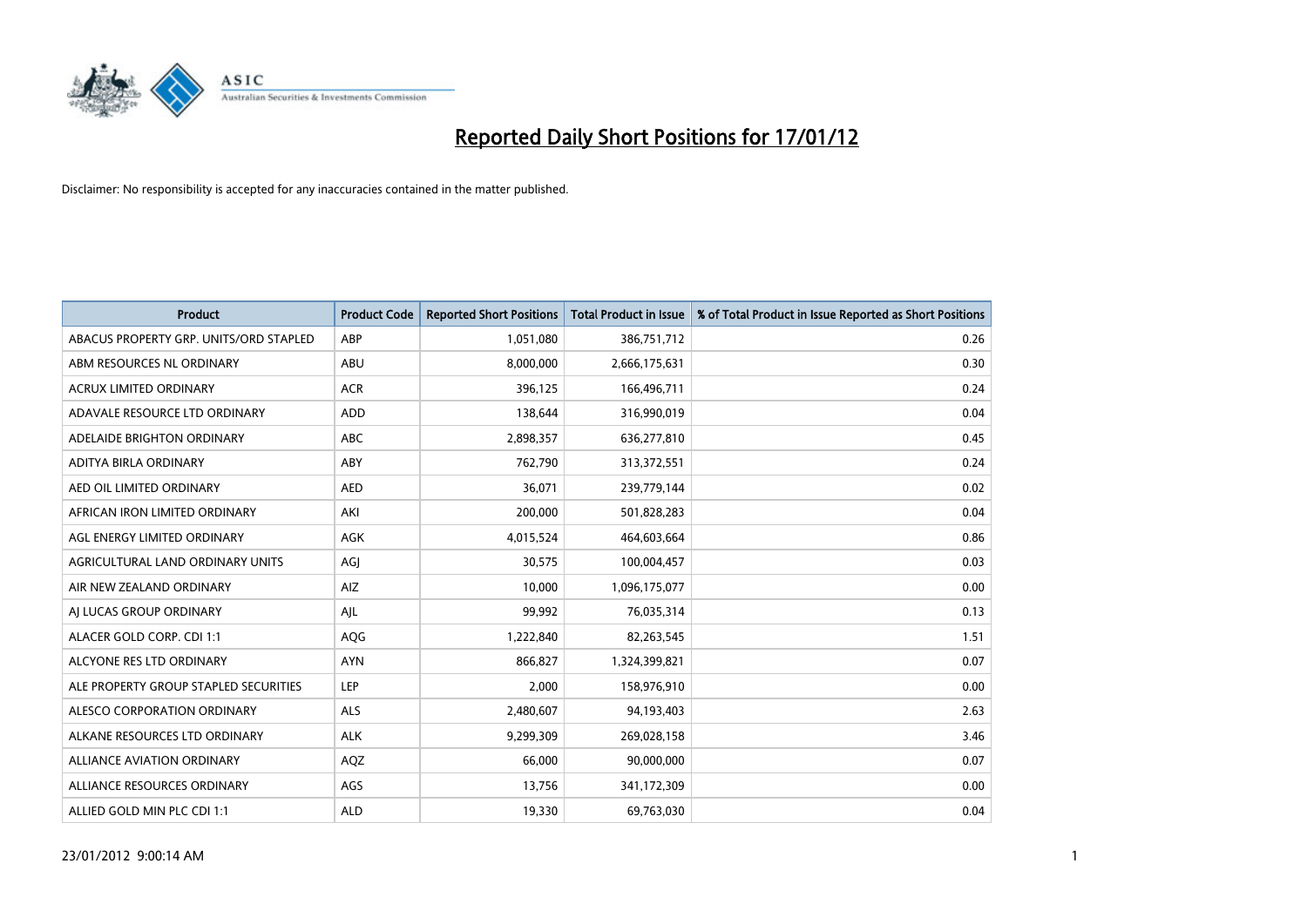

| <b>Product</b>                          | <b>Product Code</b> | <b>Reported Short Positions</b> | Total Product in Issue | % of Total Product in Issue Reported as Short Positions |
|-----------------------------------------|---------------------|---------------------------------|------------------------|---------------------------------------------------------|
| ALLIED HEALTH LTD ORDINARY              | AHZ                 | 134.528                         | 656,382,383            | 0.02                                                    |
| ALTONA MINING LTD ORDINARY              | <b>AOH</b>          | 783,689                         | 518,757,704            | 0.15                                                    |
| ALUMINA LIMITED ORDINARY                | <b>AWC</b>          | 37,204,115                      | 2,440,196,187          | 1.52                                                    |
| AMADEUS ENERGY ORDINARY                 | AMU                 | 454,000                         | 274,786,018            | 0.17                                                    |
| AMALGAMATED HOLDINGS ORDINARY           | AHD                 | 21,221                          | 157,533,146            | 0.01                                                    |
| AMCOR LIMITED ORDINARY                  | <b>AMC</b>          | 5,449,037                       | 1,206,684,923          | 0.45                                                    |
| AMP LIMITED ORDINARY                    | AMP                 | 12,393,714                      | 2,854,672,784          | 0.40                                                    |
| AMPELLA MINING ORDINARY                 | <b>AMX</b>          | 620,217                         | 205,985,108            | 0.31                                                    |
| ANSELL LIMITED ORDINARY                 | <b>ANN</b>          | 3,046,506                       | 130,656,668            | 2.31                                                    |
| ANTARES ENERGY LTD ORDINARY             | AZZ                 | 91,636                          | 260,000,000            | 0.04                                                    |
| ANZ BANKING GRP LTD ORDINARY            | ANZ                 | 11,138,573                      | 2,678,835,014          | 0.41                                                    |
| APA GROUP STAPLED SECURITIES            | <b>APA</b>          | 9,982,417                       | 639,334,625            | 1.55                                                    |
| APEX MINERALS NL ORDINARY               | <b>AXM</b>          | 885,146                         | 5,550,243,713          | 0.02                                                    |
| APN EUROPEAN RETAIL UNITS STAPLED SEC.  | <b>AEZ</b>          | 11,832                          | 544,910,660            | 0.00                                                    |
| APN NEWS & MEDIA ORDINARY               | <b>APN</b>          | 25,626,335                      | 630,211,415            | 4.07                                                    |
| AQUARIUS PLATINUM. ORDINARY             | <b>AQP</b>          | 2,757,870                       | 470,312,578            | 0.57                                                    |
| AQUILA RESOURCES ORDINARY               | <b>AQA</b>          | 6,299,879                       | 411,804,442            | 1.50                                                    |
| ARAFURA RESOURCE LTD ORDINARY           | <b>ARU</b>          | 11,787,723                      | 367,980,342            | 3.18                                                    |
| ARB CORPORATION ORDINARY                | ARP                 | 17,213                          | 72,481,302             | 0.01                                                    |
| ARDENT LEISURE GROUP STAPLED SECURITIES | AAD                 | 1,128,647                       | 324,236,390            | 0.35                                                    |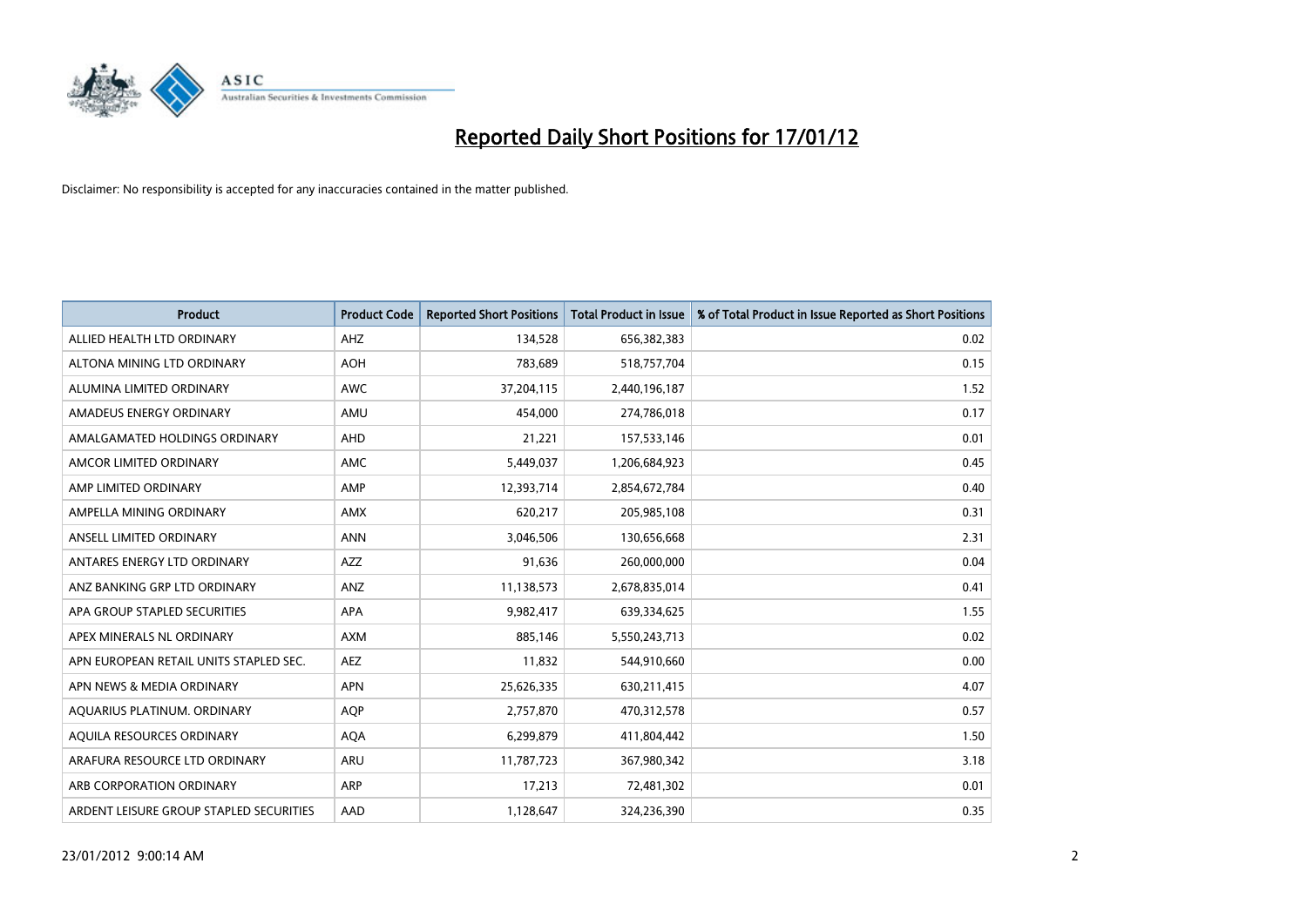

| <b>Product</b>                          | <b>Product Code</b> | <b>Reported Short Positions</b> | <b>Total Product in Issue</b> | % of Total Product in Issue Reported as Short Positions |
|-----------------------------------------|---------------------|---------------------------------|-------------------------------|---------------------------------------------------------|
| ARGO INVESTMENTS ORDINARY               | <b>ARG</b>          | 101                             | 623,020,500                   | 0.00                                                    |
| ARISTOCRAT LEISURE ORDINARY             | <b>ALL</b>          | 24,231,028                      | 543,181,024                   | 4.46                                                    |
| <b>ASCIANO LIMITED ORDINARY</b>         | <b>AIO</b>          | 6,171,996                       | 975,385,664                   | 0.61                                                    |
| ASG GROUP LIMITED ORDINARY              | ASZ                 | 200,086                         | 171,456,889                   | 0.12                                                    |
| ASPEN GROUP ORD/UNITS STAPLED           | <b>APZ</b>          | 991,173                         | 591,084,183                   | 0.15                                                    |
| ASPIRE MINING LTD ORDINARY              | <b>AKM</b>          | 291,395                         | 620,594,556                   | 0.05                                                    |
| ASTON RES LTD ORDINARY                  | <b>AZT</b>          | 60,482                          | 204,668,861                   | 0.02                                                    |
| ASTRO JAP PROP GROUP STAPLED SECURITIES | AIA                 | 19,411                          | 58,445,002                    | 0.02                                                    |
| ASX LIMITED ORDINARY                    | <b>ASX</b>          | 2,493,252                       | 175,136,729                   | 1.42                                                    |
| ATLAS IRON LIMITED ORDINARY             | AGO                 | 17,637,089                      | 894,684,560                   | 1.96                                                    |
| AURORA OIL & GAS ORDINARY               | <b>AUT</b>          | 10,872,720                      | 411,655,343                   | 2.63                                                    |
| <b>AUSDRILL LIMITED ORDINARY</b>        | <b>ASL</b>          | 121,067                         | 303,221,488                   | 0.03                                                    |
| AUSENCO LIMITED ORDINARY                | AAX                 | 1,424,501                       | 123,258,843                   | 1.15                                                    |
| <b>AUSTAL LIMITED ORDINARY</b>          | ASB                 | 236,652                         | 188,069,638                   | 0.11                                                    |
| <b>AUSTAR UNITED ORDINARY</b>           | <b>AUN</b>          | 11,784,099                      | 1,271,505,737                 | 0.93                                                    |
| AUSTBROKERS HOLDINGS ORDINARY           | <b>AUB</b>          | $\overline{2}$                  | 55,545,576                    | 0.00                                                    |
| AUSTIN ENGINEERING ORDINARY             | ANG                 | 55,943                          | 72,314,403                    | 0.07                                                    |
| <b>AUSTRALAND ASSETS ASSETS</b>         | AAZPB               | 1,168                           | 2,750,000                     | 0.04                                                    |
| AUSTRALAND PROPERTY STAPLED SECURITY    | <b>ALZ</b>          | 645,524                         | 576,846,597                   | 0.10                                                    |
| AUSTRALIAN AGRICULT. ORDINARY           | AAC                 | 816,759                         | 312,892,824                   | 0.25                                                    |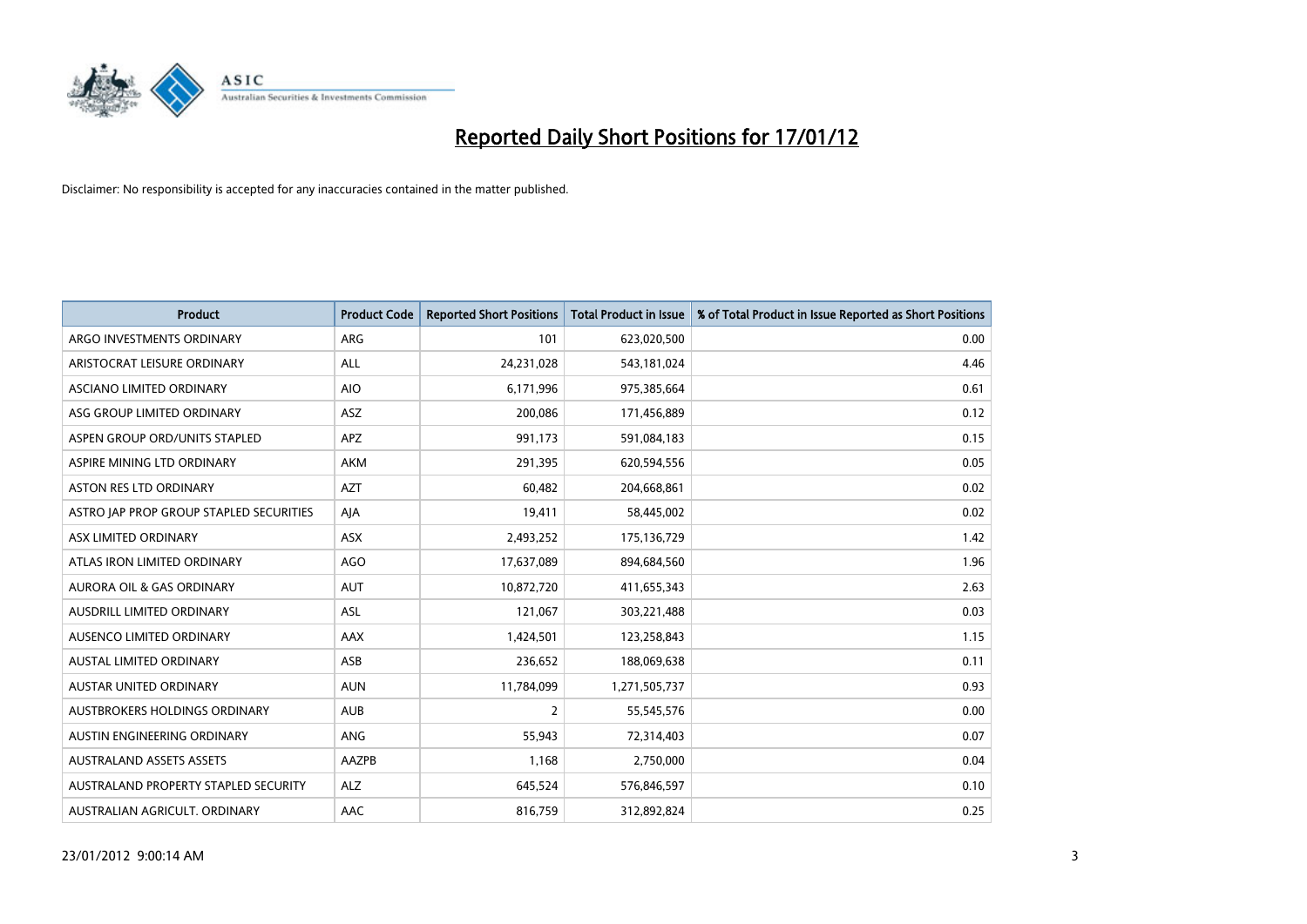

| <b>Product</b>                       | <b>Product Code</b> | <b>Reported Short Positions</b> | <b>Total Product in Issue</b> | % of Total Product in Issue Reported as Short Positions |
|--------------------------------------|---------------------|---------------------------------|-------------------------------|---------------------------------------------------------|
| <b>AUSTRALIAN EDUCATION UNITS</b>    | <b>AEU</b>          | 625,000                         | 175,465,397                   | 0.36                                                    |
| AUSTRALIAN FOUNDAT, ORDINARY         | AFI                 | 900                             | 1,023,675,745                 | 0.00                                                    |
| AUSTRALIAN INFRASTR, UNITS/ORDINARY  | <b>AIX</b>          | 11,185,230                      | 620,733,944                   | 1.80                                                    |
| AUSTRALIAN MINES LTD ORDINARY        | <b>AUZ</b>          | 1,400,000                       | 636,910,317                   | 0.22                                                    |
| AUSTRALIAN PHARM, ORDINARY           | API                 | 356,190                         | 488,115,883                   | 0.07                                                    |
| AUTOMOTIVE HOLDINGS ORDINARY         | <b>AHE</b>          | 3,355                           | 260,579,682                   | 0.00                                                    |
| AVANCO RESOURCES LTD ORDINARY        | AVB                 | 240,000                         | 807,741,849                   | 0.03                                                    |
| AVEXA LIMITED ORDINARY               | <b>AVX</b>          | 243,657                         | 847,688,779                   | 0.03                                                    |
| AWE LIMITED ORDINARY                 | <b>AWE</b>          | 1,330,230                       | 521,871,941                   | 0.25                                                    |
| AZUMAH RESOURCES ORDINARY            | <b>AZM</b>          | 263,671                         | 282,020,356                   | 0.10                                                    |
| <b>BANDANNA ENERGY ORDINARY</b>      | <b>BND</b>          | 2,384,393                       | 528,481,199                   | 0.45                                                    |
| BANK OF QUEENSLAND. ORDINARY         | <b>BOQ</b>          | 11,685,840                      | 229,598,329                   | 5.07                                                    |
| <b>BANNERMAN RESOURCES ORDINARY</b>  | <b>BMN</b>          | 74,602                          | 272,892,883                   | 0.03                                                    |
| <b>BASE RES LIMITED ORDINARY</b>     | <b>BSE</b>          | 1,255,874                       | 460,440,029                   | 0.28                                                    |
| <b>BATHURST RESOURCES ORDINARY</b>   | <b>BTU</b>          | 17,433,644                      | 689,747,997                   | 2.53                                                    |
| <b>BAUXITE RESOURCE LTD ORDINARY</b> | <b>BAU</b>          | 12,000                          | 235,379,896                   | 0.01                                                    |
| BC IRON LIMITED ORDINARY             | <b>BCI</b>          | 300,659                         | 95,311,000                    | 0.31                                                    |
| BEACH ENERGY LIMITED ORDINARY        | <b>BPT</b>          | 9,723,237                       | 1,112,199,119                 | 0.88                                                    |
| BEADELL RESOURCE LTD ORDINARY        | <b>BDR</b>          | 4,066,560                       | 657,906,946                   | 0.61                                                    |
| BENDIGO AND ADELAIDE ORDINARY        | <b>BEN</b>          | 5,326,169                       | 383,745,148                   | 1.38                                                    |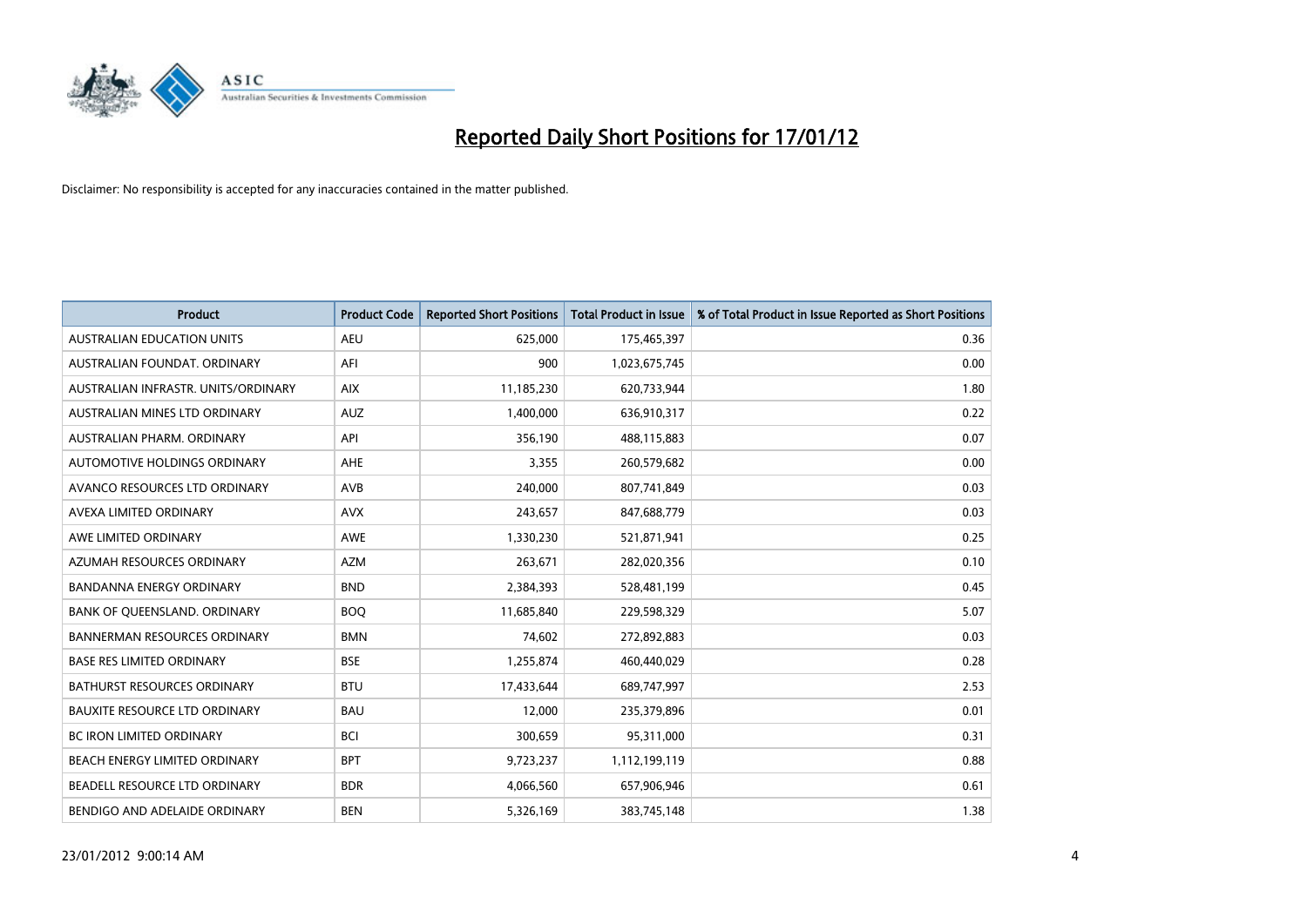

| <b>Product</b>                       | <b>Product Code</b> | <b>Reported Short Positions</b> | <b>Total Product in Issue</b> | % of Total Product in Issue Reported as Short Positions |
|--------------------------------------|---------------------|---------------------------------|-------------------------------|---------------------------------------------------------|
| BERKELEY RESOURCES ORDINARY          | <b>BKY</b>          | 353,860                         | 174,298,273                   | 0.20                                                    |
| BETASHARES ASX RES ETF UNITS         | <b>ORE</b>          | 88,570                          | 4,219,665                     | 2.10                                                    |
| <b>BHP BILLITON LIMITED ORDINARY</b> | <b>BHP</b>          | 28,598,073                      | 3,211,691,105                 | 0.86                                                    |
| <b>BILLABONG ORDINARY</b>            | <b>BBG</b>          | 26,480,073                      | 255,102,103                   | 10.36                                                   |
| <b>BIOTA HOLDINGS ORDINARY</b>       | <b>BTA</b>          | 1,483,155                       | 181,703,711                   | 0.81                                                    |
| BKI INVESTMENT LTD ORDINARY          | BKI                 | 508                             | 425,549,573                   | 0.00                                                    |
| <b>BLACKTHORN RESOURCES ORDINARY</b> | <b>BTR</b>          | 35,848                          | 122,918,000                   | 0.03                                                    |
| <b>BLUESCOPE STEEL LTD ORDINARY</b>  | <b>BSL</b>          | 30,736,196                      | 3,349,185,247                 | 0.91                                                    |
| <b>BOART LONGYEAR ORDINARY</b>       | <b>BLY</b>          | 4,301,753                       | 461,163,412                   | 0.93                                                    |
| <b>BOOM LOGISTICS ORDINARY</b>       | <b>BOL</b>          | 337,999                         | 468,663,585                   | 0.07                                                    |
| BORAL LIMITED. ORDINARY              | <b>BLD</b>          | 28,696,020                      | 744,729,957                   | 3.86                                                    |
| BOTSWANA METALS LTD ORDINARY         | <b>BML</b>          | 7.000                           | 143,717,013                   | 0.00                                                    |
| <b>BRADKEN LIMITED ORDINARY</b>      | <b>BKN</b>          | 2,230,213                       | 166,624,800                   | 1.32                                                    |
| <b>BRAMBLES LIMITED ORDINARY</b>     | <b>BXB</b>          | 13,394,782                      | 1,480,384,307                 | 0.91                                                    |
| <b>BREVILLE GROUP LTD ORDINARY</b>   | <b>BRG</b>          | 2,739                           | 130,095,322                   | 0.00                                                    |
| BRICKWORKS LIMITED ORDINARY          | <b>BKW</b>          | 43,127                          | 147,567,333                   | 0.03                                                    |
| <b>BROCKMAN RESOURCES ORDINARY</b>   | <b>BRM</b>          | 70,879                          | 144,803,151                   | 0.04                                                    |
| BT INVESTMENT MNGMNT ORDINARY        | <b>BTT</b>          | 1,128,959                       | 267,906,977                   | 0.42                                                    |
| <b>BURU ENERGY ORDINARY</b>          | <b>BRU</b>          | 5,559,422                       | 234,204,477                   | 2.38                                                    |
| <b>BWP TRUST ORDINARY UNITS</b>      | <b>BWP</b>          | 304.866                         | 520,012,793                   | 0.06                                                    |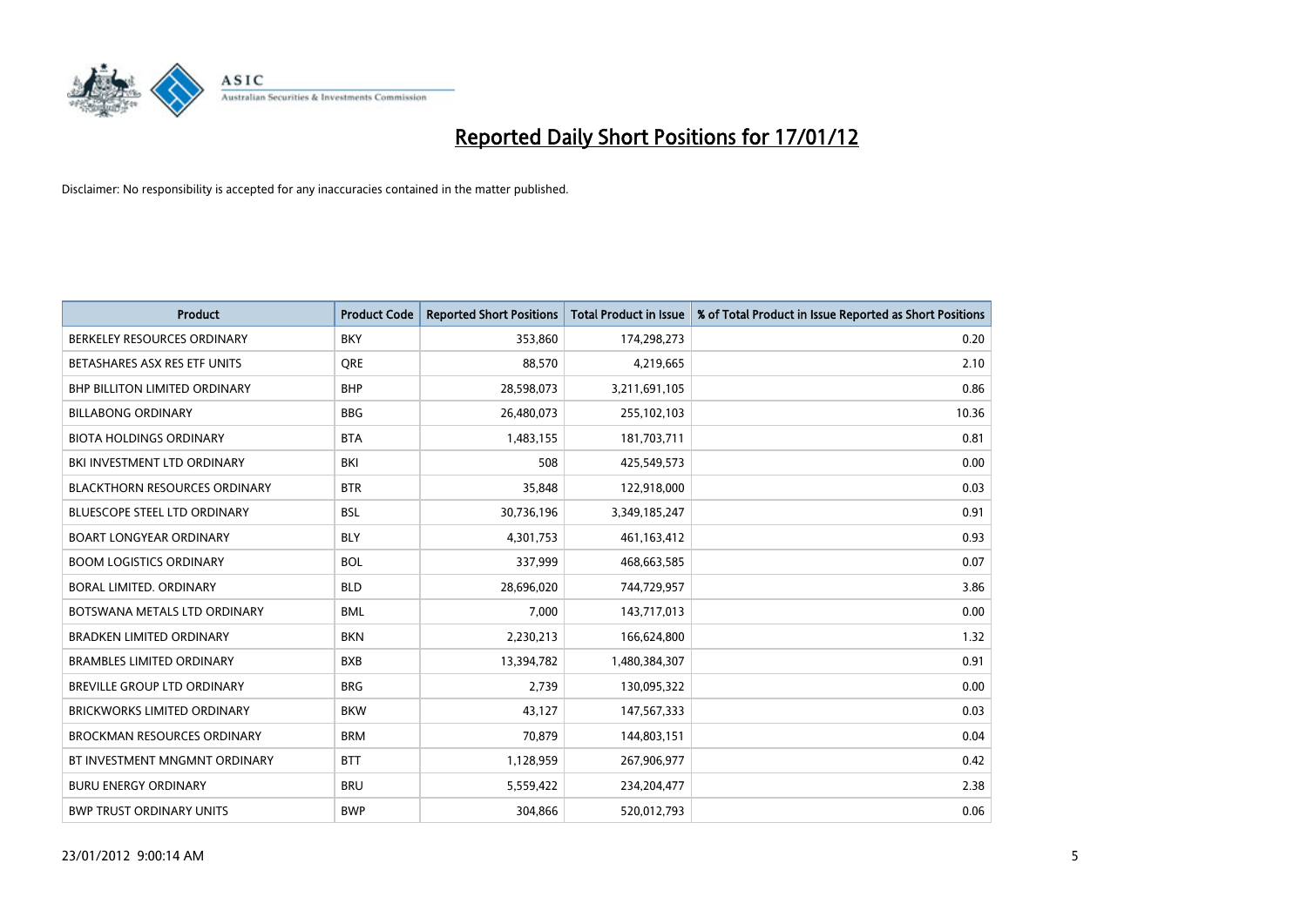

| <b>Product</b>                          | <b>Product Code</b> | <b>Reported Short Positions</b> | <b>Total Product in Issue</b> | % of Total Product in Issue Reported as Short Positions |
|-----------------------------------------|---------------------|---------------------------------|-------------------------------|---------------------------------------------------------|
| CABCHARGE AUSTRALIA ORDINARY            | CAB                 | 563,942                         | 120,437,014                   | 0.47                                                    |
| CALTEX AUSTRALIA ORDINARY               | <b>CTX</b>          | 6,669,071                       | 270,000,000                   | 2.48                                                    |
| <b>CAMPBELL BROTHERS ORDINARY</b>       | <b>CPB</b>          | 801,036                         | 67,503,411                    | 1.18                                                    |
| CAPE LAMBERT RES LTD ORDINARY           | <b>CFE</b>          | 642,241                         | 688,108,792                   | 0.09                                                    |
| CAR PARK TECH LTD ORDINARY              | <b>CPZ</b>          | 90,000                          | 133,358,602                   | 0.07                                                    |
| CARABELLA RES LTD ORDINARY              | <b>CLR</b>          | 2,879                           | 123,101,882                   | 0.00                                                    |
| <b>CARBON ENERGY ORDINARY</b>           | <b>CNX</b>          | 314,678                         | 768,126,960                   | 0.04                                                    |
| CARDNO LIMITED ORDINARY                 | CDD                 | 3,446                           | 112,883,692                   | 0.00                                                    |
| CARNARVON PETROLEUM ORDINARY            | <b>CVN</b>          | 1,124,589                       | 694,594,634                   | 0.16                                                    |
| CARNEGIE WAVE ENERGY ORDINARY           | <b>CWE</b>          | 83,000                          | 1,021,487,627                 | 0.01                                                    |
| CARPATHIAN RESOURCES ORDINARY           | <b>CPN</b>          | 75,000                          | 304,535,101                   | 0.02                                                    |
| CARPENTARIA EXP. LTD ORDINARY           | CAP                 | 9,777                           | 98,991,301                    | 0.01                                                    |
| CARSALES.COM LTD ORDINARY               | <b>CRZ</b>          | 13,193,084                      | 233, 264, 223                 | 5.67                                                    |
| <b>CASH CONVERTERS ORDINARY</b>         | CCV                 | 92,958                          | 379,761,025                   | 0.02                                                    |
| <b>CASPIAN OIL &amp; GAS ORDINARY</b>   | <b>CIG</b>          | 50,000                          | 1,331,500,513                 | 0.00                                                    |
| <b>CELLNET GROUP ORDINARY</b>           | <b>CLT</b>          | 1,342                           | 60,978,107                    | 0.00                                                    |
| CENTRAL PETROLEUM ORDINARY              | <b>CTP</b>          | 11,455                          | 1,073,304,842                 | 0.00                                                    |
| CENTRO PROPERTIES UNITS/ORD STAPLED     | <b>CNP</b>          | 2,537                           | 972,414,514                   | 0.00                                                    |
| CENTRO RETAIL AUST ORD/UNIT STAPLED SEC | <b>CRF</b>          | 41,619                          | 1,340,723,189                 | 0.00                                                    |
| CENTRO RETAIL GROUP STAPLED SECURITIES  | <b>CER</b>          | 452,940                         | 2,286,399,424                 | 0.02                                                    |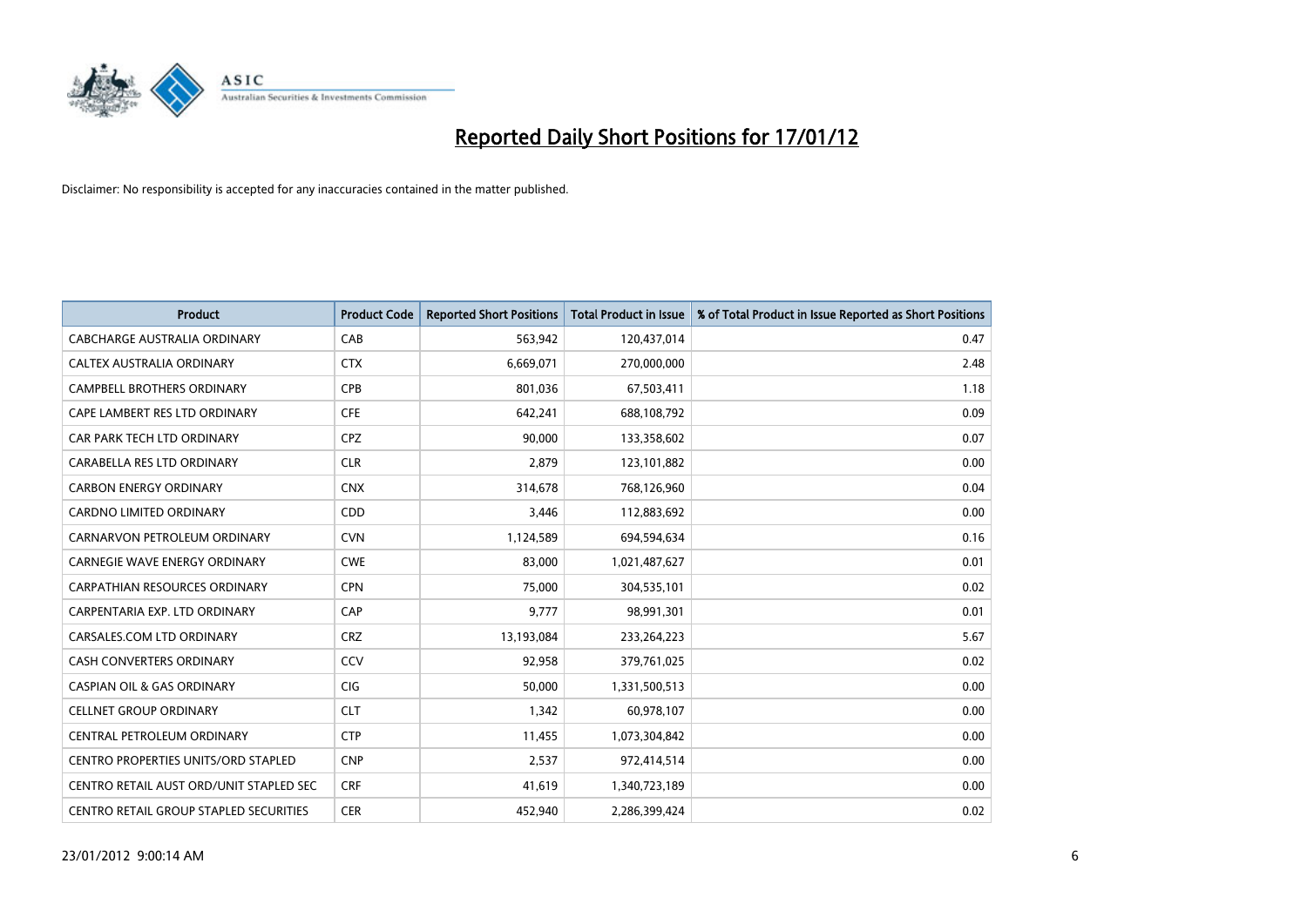

| <b>Product</b>                           | <b>Product Code</b> | <b>Reported Short Positions</b> | <b>Total Product in Issue</b> | % of Total Product in Issue Reported as Short Positions |
|------------------------------------------|---------------------|---------------------------------|-------------------------------|---------------------------------------------------------|
| <b>CERAMIC FUEL CELLS ORDINARY</b>       | <b>CFU</b>          | 231,724                         | 1,366,298,863                 | 0.02                                                    |
| <b>CERRO RESOURCES NL ORDINARY</b>       | <b>CIO</b>          | 7,969                           | 748,768,606                   | 0.00                                                    |
| <b>CFS RETAIL PROPERTY UNITS</b>         | <b>CFX</b>          | 78,951,985                      | 2,839,591,911                 | 2.80                                                    |
| CGA MINING LIMITED ORDINARY              | <b>CGX</b>          | 8,554                           | 333,475,726                   | 0.00                                                    |
| <b>CHALICE GOLD MINES ORDINARY</b>       | <b>CHN</b>          | 200                             | 250,030,886                   | 0.00                                                    |
| <b>CHALLENGER DIV.PRO. STAPLED UNITS</b> | <b>CDI</b>          | 98,126                          | 883,903,667                   | 0.00                                                    |
| <b>CHALLENGER INFRAST, STAPLED UNITS</b> | <b>CIF</b>          | 18,672                          | 316,223,785                   | 0.00                                                    |
| <b>CHALLENGER LIMITED ORDINARY</b>       | CGF                 | 8,871,828                       | 552,513,723                   | 1.62                                                    |
| CHANDLER MACLEOD LTD ORDINARY            | <b>CMG</b>          | 11,970                          | 466,466,720                   | 0.00                                                    |
| CHARTER HALL GROUP STAPLED US PROHIBIT.  | <b>CHC</b>          | 131,457                         | 308,055,896                   | 0.04                                                    |
| <b>CHARTER HALL OFFICE UNIT</b>          | COO                 | 6,027,287                       | 493,319,730                   | 1.21                                                    |
| <b>CHARTER HALL RETAIL UNITS</b>         | <b>CQR</b>          | 1,512,303                       | 299,628,571                   | 0.50                                                    |
| <b>CHORUS LIMITED ORDINARY</b>           | CNU                 | 1,260,267                       | 385,082,123                   | 0.32                                                    |
| CITIGOLD CORP LTD ORDINARY               | <b>CTO</b>          | 1,682,665                       | 1,105,078,301                 | 0.15                                                    |
| CLINUVEL PHARMACEUT, ORDINARY            | <b>CUV</b>          | 4,127                           | 30,844,206                    | 0.01                                                    |
| <b>CLOUGH LIMITED ORDINARY</b>           | <b>CLO</b>          | 125,027                         | 769,416,269                   | 0.02                                                    |
| COAL OF AFRICA LTD ORDINARY              | <b>CZA</b>          | 563,775                         | 662,284,573                   | 0.08                                                    |
| <b>COALSPUR MINES LTD ORDINARY</b>       | <b>CPL</b>          | 1,277,036                       | 579,768,744                   | 0.22                                                    |
| COCA-COLA AMATIL ORDINARY                | <b>CCL</b>          | 12,441,922                      | 759,567,552                   | 1.64                                                    |
| <b>COCHLEAR LIMITED ORDINARY</b>         | <b>COH</b>          | 4,863,202                       | 56,902,433                    | 8.49                                                    |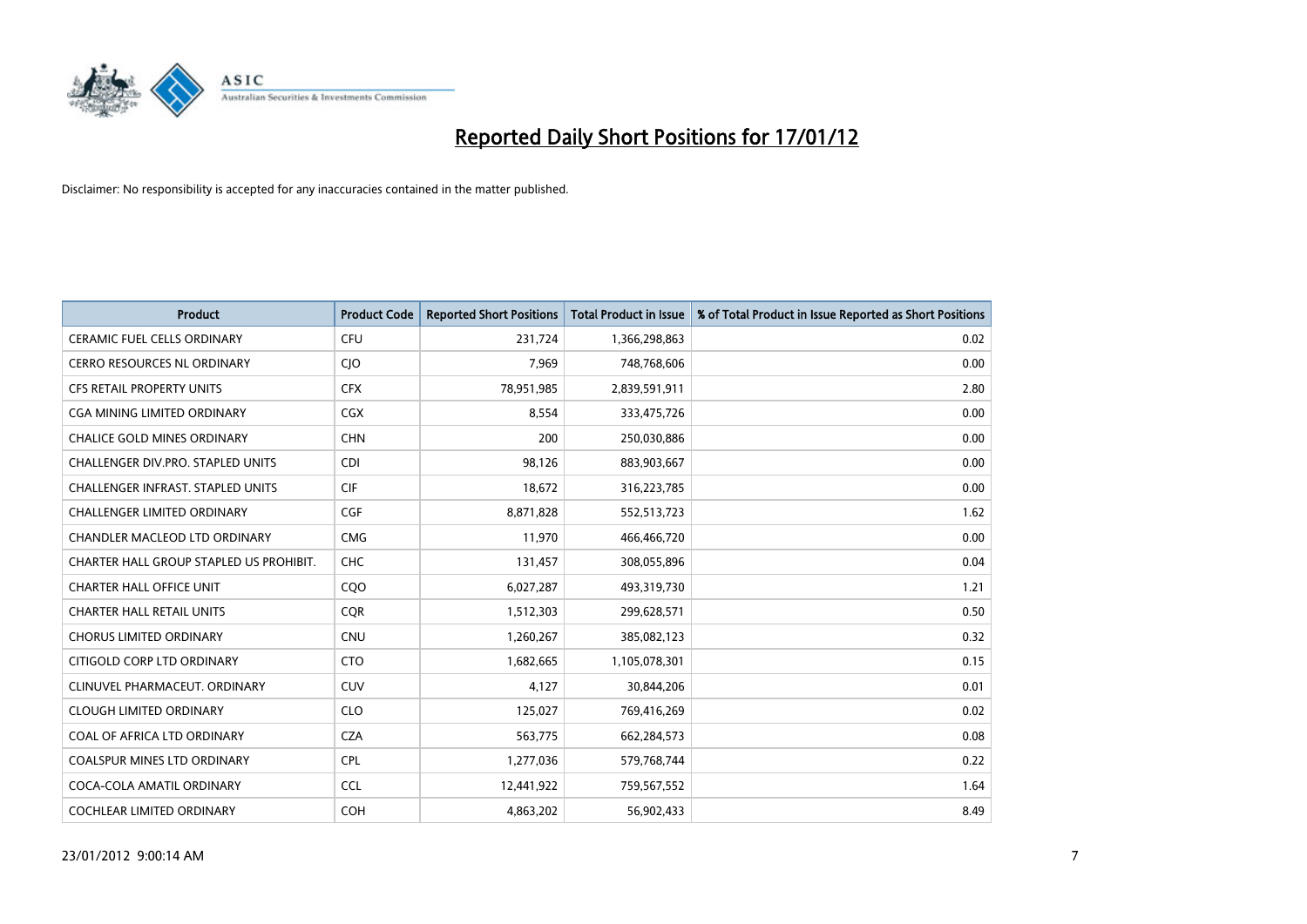

| <b>Product</b>                          | <b>Product Code</b> | <b>Reported Short Positions</b> | <b>Total Product in Issue</b> | % of Total Product in Issue Reported as Short Positions |
|-----------------------------------------|---------------------|---------------------------------|-------------------------------|---------------------------------------------------------|
| <b>COCKATOO COAL ORDINARY</b>           | <b>COK</b>          | 8,165,877                       | 1,016,196,908                 | 0.79                                                    |
| <b>COKAL LTD ORDINARY</b>               | <b>CKA</b>          | 1,105,609                       | 384,039,702                   | 0.29                                                    |
| <b>COLLINS FOODS LTD ORDINARY</b>       | <b>CKF</b>          | 34,926                          | 93,000,003                    | 0.04                                                    |
| COMMONWEALTH BANK, ORDINARY             | <b>CBA</b>          | 36,153,063                      | 1,581,280,593                 | 2.25                                                    |
| <b>COMMONWEALTH PROP ORDINARY UNITS</b> | <b>CPA</b>          | 29,305,556                      | 2,458,123,552                 | 1.19                                                    |
| <b>COMPASS RESOURCES ORDINARY</b>       | <b>CMR</b>          | 115,000                         | 1,403,744,100                 | 0.00                                                    |
| <b>COMPUTERSHARE LTD ORDINARY</b>       | <b>CPU</b>          | 6,184,191                       | 555,664,059                   | 1.06                                                    |
| CONSOLIDATED MEDIA. ORDINARY            | <b>CMI</b>          | 1,518,619                       | 561,834,996                   | 0.26                                                    |
| CONTANGO MICROCAP ORDINARY              | <b>CTN</b>          | 7,500                           | 147,467,406                   | 0.01                                                    |
| CONTINENTAL COAL LTD ORDINARY           | <b>CCC</b>          | 48,535                          | 399,224,054                   | 0.01                                                    |
| COOPER ENERGY LTD ORDINARY              | <b>COE</b>          | 1,858,594                       | 292,791,528                   | 0.64                                                    |
| <b>COPPER STRIKE LTD ORDINARY</b>       | <b>CSE</b>          | 714                             | 129,455,571                   | 0.00                                                    |
| <b>CORDLIFE LIMITED ORDINARY</b>        | CBB                 |                                 | 150,887,354                   | 0.00                                                    |
| <b>CREDIT CORP GROUP ORDINARY</b>       | <b>CCP</b>          | 9,517                           | 45,571,114                    | 0.02                                                    |
| <b>CROMWELL PROP STAPLED SECURITIES</b> | <b>CMW</b>          | 87,748                          | 1,112,401,436                 | 0.01                                                    |
| <b>CROWN LIMITED ORDINARY</b>           | <b>CWN</b>          | 2,912,178                       | 728,394,185                   | 0.39                                                    |
| <b>CSG LIMITED ORDINARY</b>             | CSV                 | 538,684                         | 282,567,499                   | 0.19                                                    |
| <b>CSL LIMITED ORDINARY</b>             | <b>CSL</b>          | 6,167,649                       | 519,894,533                   | 1.16                                                    |
| <b>CSR LIMITED ORDINARY</b>             | <b>CSR</b>          | 21,425,127                      | 506,000,315                   | 4.23                                                    |
| <b>CUDECO LIMITED ORDINARY</b>          | CDU                 | 1,821,320                       | 160,018,572                   | 1.12                                                    |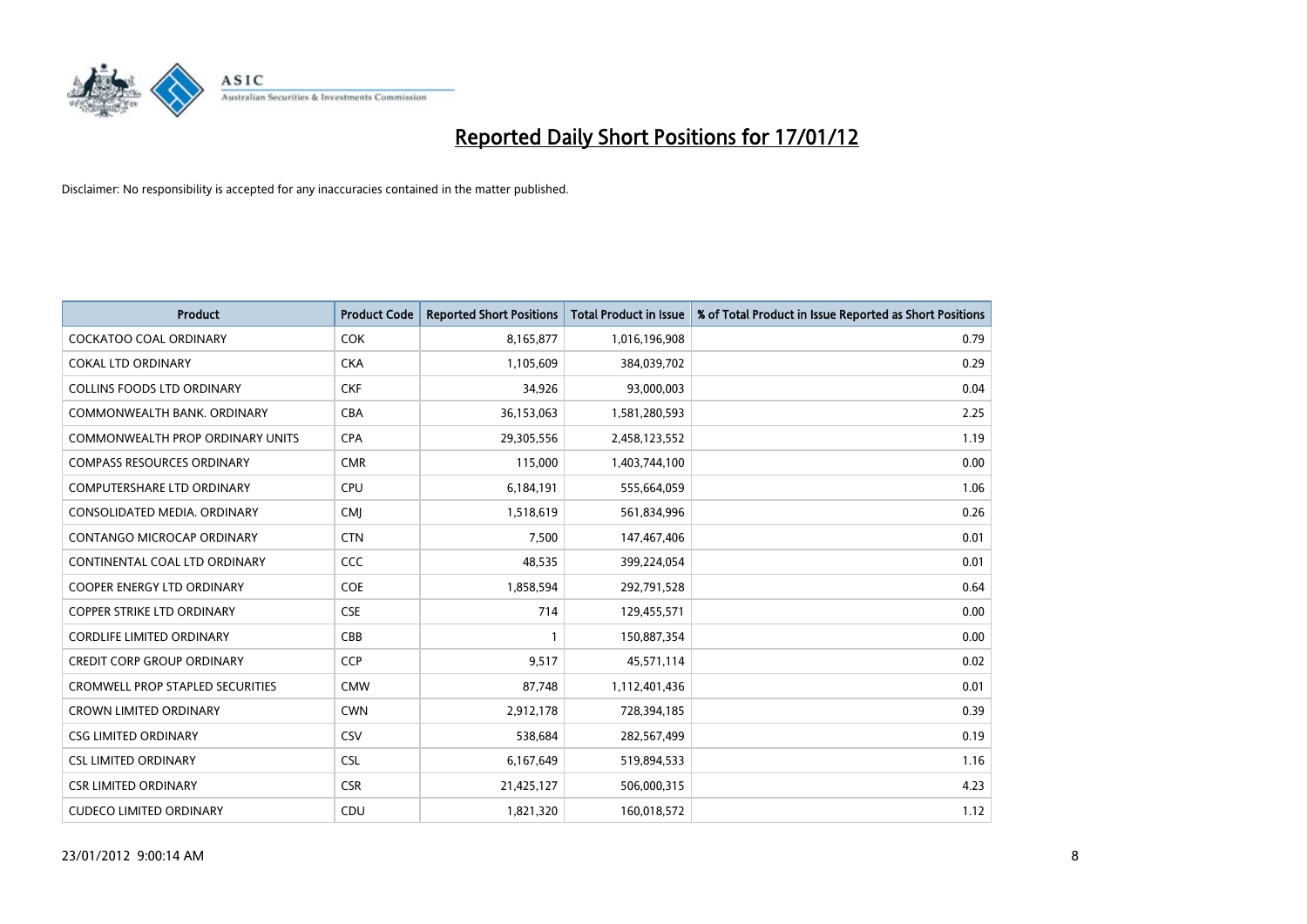

| <b>Product</b>                       | <b>Product Code</b> | <b>Reported Short Positions</b> | <b>Total Product in Issue</b> | % of Total Product in Issue Reported as Short Positions |
|--------------------------------------|---------------------|---------------------------------|-------------------------------|---------------------------------------------------------|
| <b>CUSTOMERS LIMITED ORDINARY</b>    | <b>CUS</b>          | 22,493                          | 134,869,357                   | 0.01                                                    |
| DART ENERGY LTD ORDINARY             | <b>DTE</b>          | 6,608,100                       | 734,931,470                   | 0.91                                                    |
| DAVID JONES LIMITED ORDINARY         | <b>DIS</b>          | 55,769,888                      | 524,940,325                   | 10.61                                                   |
| <b>DECMIL GROUP LIMITED ORDINARY</b> | <b>DCG</b>          | 140,409                         | 165,692,757                   | 0.07                                                    |
| DEEP YELLOW LIMITED ORDINARY         | <b>DYL</b>          | 15,876                          | 1,128,736,403                 | 0.00                                                    |
| DEVINE LIMITED ORDINARY              | <b>DVN</b>          | 1,011                           | 158,730,556                   | 0.00                                                    |
| DEXUS PROPERTY GROUP STAPLED UNITS   | <b>DXS</b>          | 26,849,701                      | 4,839,024,176                 | 0.54                                                    |
| DISCOVERY METALS LTD ORDINARY        | <b>DML</b>          | 4,693,454                       | 442,128,231                   | 1.06                                                    |
| DOMINO PIZZA ENTERPR ORDINARY        | <b>DMP</b>          | 39,118                          | 69,174,674                    | 0.05                                                    |
| DOWNER EDI LIMITED ORDINARY          | <b>DOW</b>          | 6,458,131                       | 429,100,296                   | 1.49                                                    |
| DUET GROUP STAPLED US PROHIBIT.      | <b>DUE</b>          | 12,278,308                      | 1,091,628,341                 | 1.13                                                    |
| <b>DULUXGROUP LIMITED ORDINARY</b>   | <b>DLX</b>          | 11,133,397                      | 367,456,259                   | 3.00                                                    |
| <b>DWS LTD ORDINARY</b>              | <b>DWS</b>          | 41                              | 132,362,763                   | 0.00                                                    |
| DYESOL LIMITED ORDINARY              | <b>DYE</b>          | 671,158                         | 162,805,799                   | 0.41                                                    |
| ECHO ENTERTAINMENT ORDINARY          | EGP                 | 4,342,482                       | 688,019,737                   | 0.63                                                    |
| ELDERS LIMITED ORDINARY              | <b>ELD</b>          | 15,548,428                      | 448,598,480                   | 3.46                                                    |
| ELDORADO GOLD CORP CDI 1:1           | EAU                 | 37,067                          | 9,175,768                     | 0.39                                                    |
| ELEMENTAL MINERALS ORDINARY          | <b>ELM</b>          | 227,391                         | 229,037,236                   | 0.10                                                    |
| ELEMENTOS LIMITED ORDINARY           | <b>ELT</b>          | 16                              | 82,383,526                    | 0.00                                                    |
| ELIXIR PETROLEUM LTD ORDINARY        | <b>EXR</b>          | 324,400                         | 217,288,472                   | 0.15                                                    |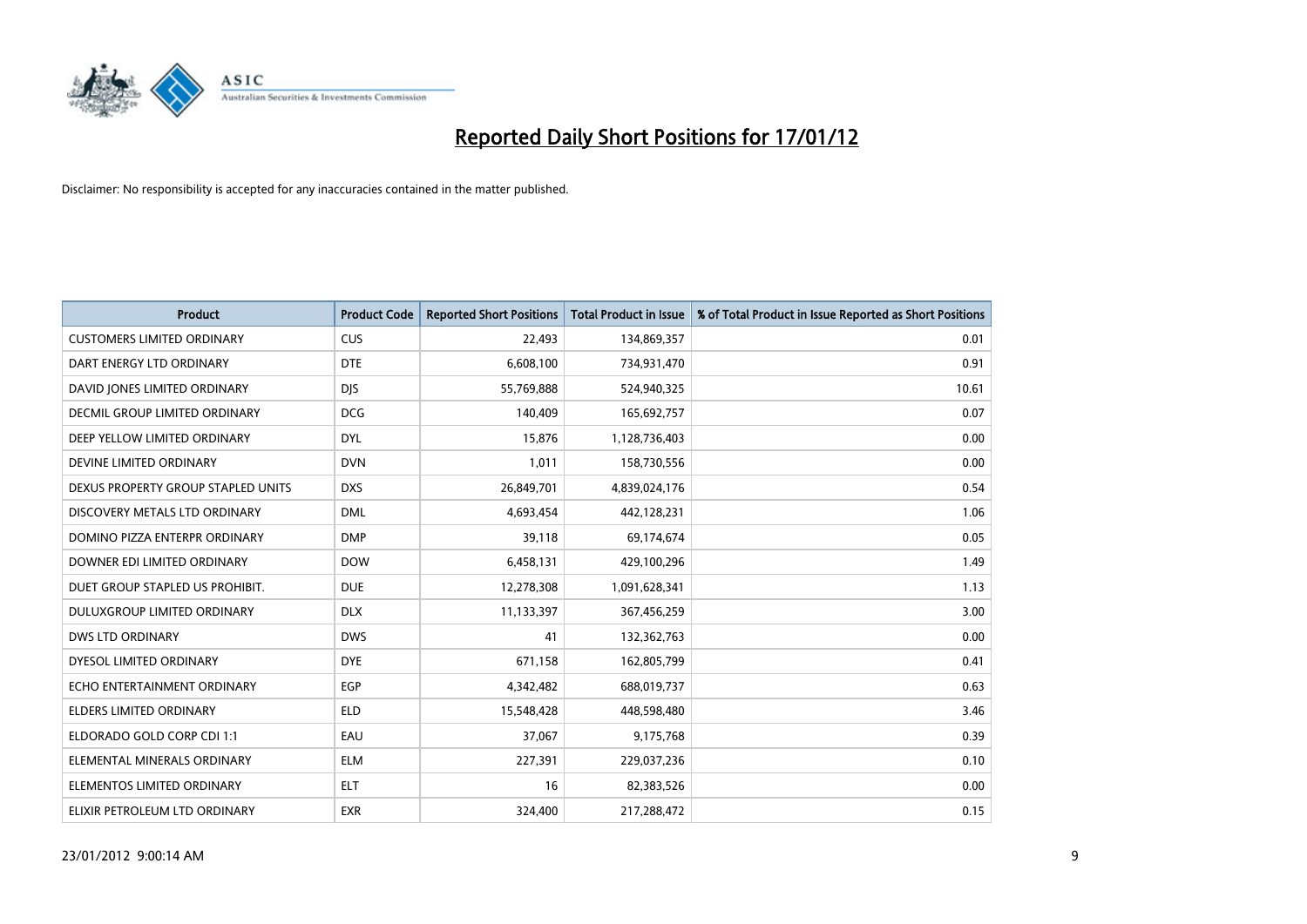

| <b>Product</b>                               | <b>Product Code</b> | <b>Reported Short Positions</b> | <b>Total Product in Issue</b> | % of Total Product in Issue Reported as Short Positions |
|----------------------------------------------|---------------------|---------------------------------|-------------------------------|---------------------------------------------------------|
| <b>EMECO HOLDINGS ORDINARY</b>               | <b>EHL</b>          | 1,092,278                       | 631,237,586                   | 0.18                                                    |
| <b>ENDEAVOUR MIN CORP CDI 1:1</b>            | <b>EVR</b>          | 22,931                          | 129,197,662                   | 0.01                                                    |
| <b>ENERGY RESOURCES ORDINARY 'A'</b>         | <b>ERA</b>          | 3,398,721                       | 517,725,062                   | 0.64                                                    |
| <b>ENERGY WORLD CORPOR. ORDINARY</b>         | <b>EWC</b>          | 20,208,450                      | 1,734,166,672                 | 1.18                                                    |
| ENTEK ENERGY LTD ORDINARY                    | <b>ETE</b>          | 489.903                         | 510,657,387                   | 0.10                                                    |
| <b>ENTELLECT LIMITED ORDINARY</b>            | <b>ESN</b>          | 464,050                         | 985,337,932                   | 0.05                                                    |
| <b>ENVESTRA LIMITED ORDINARY</b>             | <b>ENV</b>          | 1,440,200                       | 1,547,890,032                 | 0.09                                                    |
| EQUATORIAL RES LTD ORDINARY                  | EQX                 | 133                             | 114,348,553                   | 0.00                                                    |
| EVOLUTION MINING LTD ORDINARY                | <b>EVN</b>          | 1,154,771                       | 700,995,107                   | 0.16                                                    |
| EXOMA ENERGY LIMITED ORDINARY                | <b>EXE</b>          | 281,678                         | 417,357,759                   | 0.07                                                    |
| <b>EXTRACT RESOURCES ORDINARY</b>            | <b>EXT</b>          | 928,538                         | 251,159,163                   | 0.35                                                    |
| FAIRFAX MEDIA LTD ORDINARY                   | <b>FXI</b>          | 284,725,705                     | 2,351,955,725                 | 12.12                                                   |
| <b>FANTASTIC HOLDINGS ORDINARY</b>           | <b>FAN</b>          | 1,220                           | 102,739,538                   | 0.00                                                    |
| <b>FAR LTD ORDINARY</b>                      | <b>FAR</b>          | 21,000,000                      | 2,150,080,157                 | 0.98                                                    |
| FISHER & PAYKEL APP. ORDINARY                | <b>FPA</b>          | 18,298                          | 724,235,162                   | 0.00                                                    |
| FISHER & PAYKEL H. ORDINARY                  | <b>FPH</b>          | 49,999                          | 530,053,399                   | 0.01                                                    |
| <b>FKP PROPERTY GROUP STAPLED SECURITIES</b> | <b>FKP</b>          | 21,765,200                      | 1,197,968,723                 | 1.80                                                    |
| FLEETWOOD CORP ORDINARY                      | <b>FWD</b>          | 245,486                         | 58,850,214                    | 0.42                                                    |
| FLETCHER BUILDING ORDINARY                   | <b>FBU</b>          | 9,922,311                       | 680,739,504                   | 1.46                                                    |
| FLEXIGROUP LIMITED ORDINARY                  | <b>FXL</b>          | 58.026                          | 279,268,329                   | 0.02                                                    |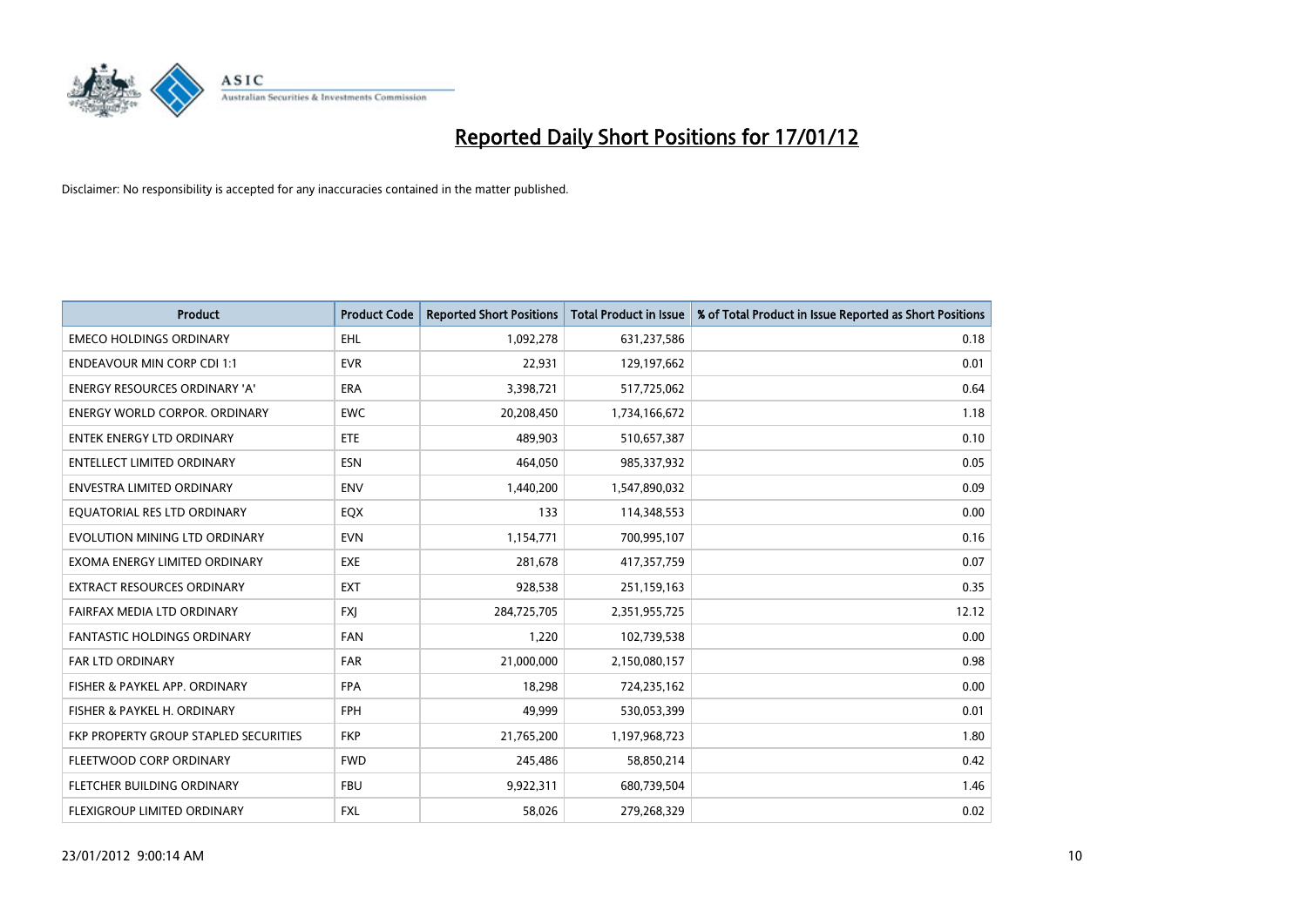

| <b>Product</b>                            | <b>Product Code</b> | <b>Reported Short Positions</b> | <b>Total Product in Issue</b> | % of Total Product in Issue Reported as Short Positions |
|-------------------------------------------|---------------------|---------------------------------|-------------------------------|---------------------------------------------------------|
| <b>FLIGHT CENTRE ORDINARY</b>             | FLT.                | 9,734,208                       | 100,005,264                   | 9.72                                                    |
| FLINDERS MINES LTD ORDINARY               | <b>FMS</b>          | 30,329,938                      | 1,821,300,404                 | 1.67                                                    |
| <b>FOCUS MINERALS LTD ORDINARY</b>        | <b>FML</b>          | 407,338                         | 4,320,773,701                 | 0.00                                                    |
| FORGE GROUP LIMITED ORDINARY              | FGE                 | 111,077                         | 83,469,014                    | 0.13                                                    |
| FORTE ENERGY NL ORDINARY                  | <b>FTE</b>          | 2,667,039                       | 695,589,311                   | 0.38                                                    |
| FORTESCUE METALS GRP ORDINARY             | <b>FMG</b>          | 65,574,760                      | 3,113,798,659                 | 2.04                                                    |
| <b>FUNTASTIC LIMITED ORDINARY</b>         | <b>FUN</b>          | 322,528                         | 340,997,682                   | 0.09                                                    |
| <b>G.U.D. HOLDINGS ORDINARY</b>           | GUD                 | 308,710                         | 70,107,387                    | 0.43                                                    |
| <b>GALAXY RESOURCES ORDINARY</b>          | <b>GXY</b>          | 2,805,354                       | 323,327,000                   | 0.85                                                    |
| <b>GEODYNAMICS LIMITED ORDINARY</b>       | GDY                 | 34,326                          | 363,690,627                   | 0.01                                                    |
| <b>GINDALBIE METALS LTD ORDINARY</b>      | <b>GBG</b>          | 26,627,401                      | 1,247,487,454                 | 2.13                                                    |
| <b>GLOBAL MINING ORDINARY</b>             | <b>GMI</b>          | 8,951                           | 182,363,570                   | 0.00                                                    |
| <b>GLOUCESTER COAL ORDINARY</b>           | GCL                 | 1,265,747                       | 202,905,967                   | 0.63                                                    |
| <b>GME RESOURCES LTD ORDINARY</b>         | <b>GME</b>          | 800                             | 322,635,902                   | 0.00                                                    |
| <b>GOLD ONE INT LTD ORDINARY</b>          | GDO                 | 3,741                           | 1,415,302,711                 | 0.00                                                    |
| <b>GOLDEN WEST RESOURCE ORDINARY</b>      | <b>GWR</b>          | 1,617                           | 192,082,567                   | 0.00                                                    |
| <b>GOODMAN FIELDER, ORDINARY</b>          | <b>GFF</b>          | 86,953,576                      | 1,955,559,207                 | 4.46                                                    |
| <b>GOODMAN GROUP STAPLED US PROHIBIT.</b> | <b>GMG</b>          | 26,247,191                      | 7,699,816,741                 | 0.33                                                    |
| <b>GPT GROUP STAPLED SEC.</b>             | <b>GPT</b>          | 22,994,093                      | 1,816,001,169                 | 1.28                                                    |
| <b>GRAINCORP LIMITED A CLASS ORDINARY</b> | <b>GNC</b>          | 588.529                         | 198,318,900                   | 0.28                                                    |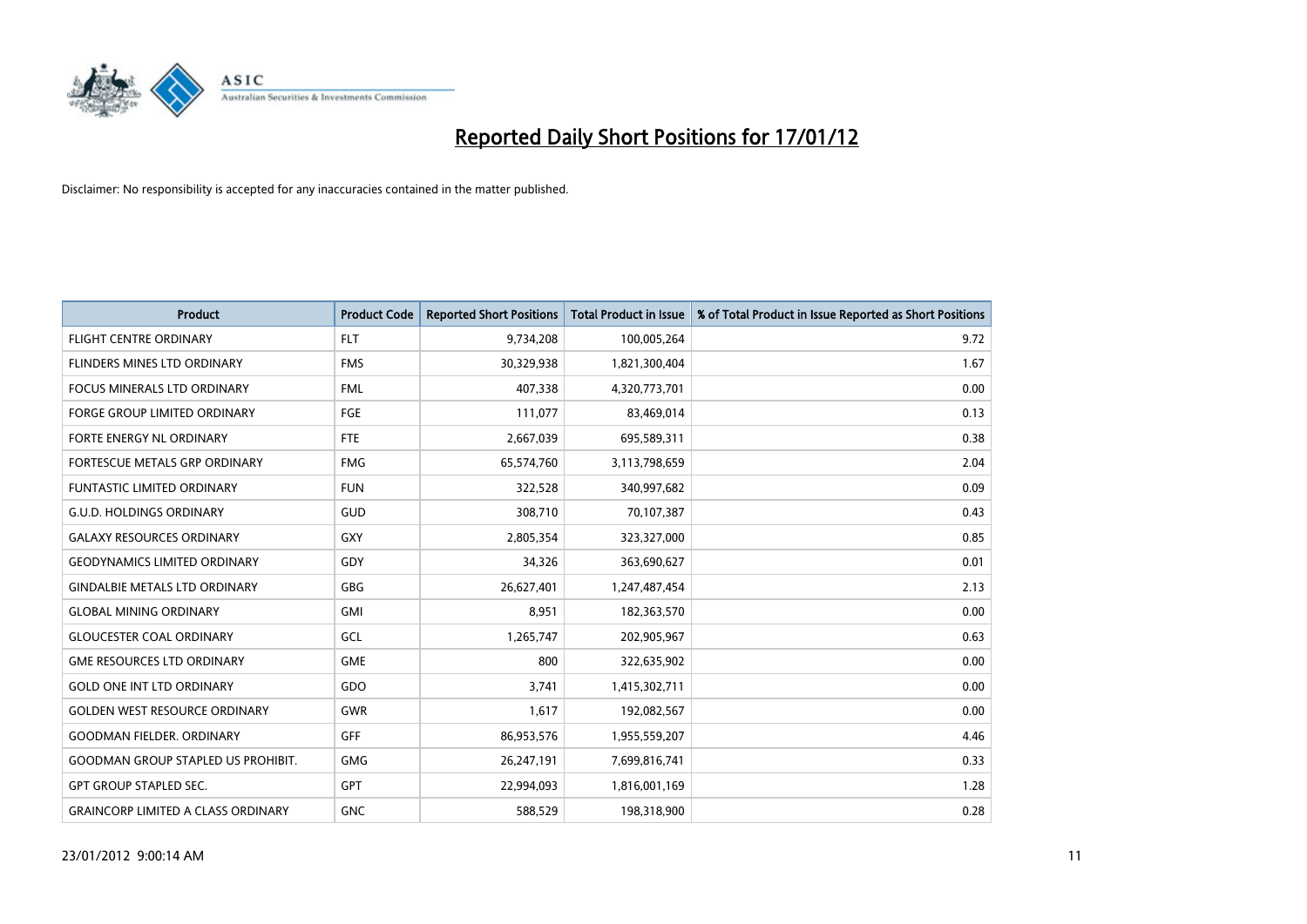

| <b>Product</b>                        | <b>Product Code</b> | <b>Reported Short Positions</b> | <b>Total Product in Issue</b> | % of Total Product in Issue Reported as Short Positions |
|---------------------------------------|---------------------|---------------------------------|-------------------------------|---------------------------------------------------------|
| <b>GRANGE RESOURCES, ORDINARY</b>     | GRR                 | 244,108                         | 1,154,359,727                 | 0.01                                                    |
| <b>GREENCAP LIMITED ORDINARY</b>      | GCG                 |                                 | 262,515,385                   | 0.00                                                    |
| <b>GREENLAND MIN EN LTD ORDINARY</b>  | GGG                 | 3,279,748                       | 416,390,488                   | 0.77                                                    |
| <b>GRYPHON MINERALS LTD ORDINARY</b>  | GRY                 | 1,485,380                       | 348,164,983                   | 0.43                                                    |
| <b>GUILDFORD COAL LTD ORDINARY</b>    | <b>GUF</b>          | 1,322,771                       | 230,523,734                   | 0.57                                                    |
| <b>GUINNESS PEAT GROUP. CDI 1:1</b>   | <b>GPG</b>          | 54                              | 282,039,580                   | 0.00                                                    |
| <b>GUNNS LIMITED ORDINARY</b>         | <b>GNS</b>          | 42,525,424                      | 848,401,559                   | 4.99                                                    |
| <b>GWA GROUP LTD ORDINARY</b>         | <b>GWA</b>          | 11,537,726                      | 301,525,014                   | 3.83                                                    |
| HARVEY NORMAN ORDINARY                | <b>HVN</b>          | 57,599,032                      | 1,062,316,784                 | 5.44                                                    |
| HASTIE GROUP LIMITED ORDINARY         | <b>HST</b>          | 232,234                         | 137,353,504                   | 0.16                                                    |
| HASTINGS DIVERSIFIED STAPLED SECURITY | <b>HDF</b>          | 855,613                         | 530,001,072                   | 0.16                                                    |
| HAVILAH RESOURCES NL ORDINARY         | <b>HAV</b>          | 57,777                          | 100,760,877                   | 0.06                                                    |
| HEARTWARE INT INC CDI 35:1            | <b>HIN</b>          | 272,008                         | 43,772,855                    | 0.62                                                    |
| <b>HENDERSON GROUP CDI 1:1</b>        | <b>HGG</b>          | 10,718,645                      | 666,703,844                   | 1.60                                                    |
| HFA HOLDINGS LIMITED ORDINARY         | <b>HFA</b>          | 16,273                          | 117,332,831                   | 0.01                                                    |
| HIGHLANDS PACIFIC ORDINARY            | <b>HIG</b>          | 2,415,464                       | 686,082,148                   | 0.35                                                    |
| HILLGROVE RES LTD ORDINARY            | <b>HGO</b>          | 8,139,280                       | 793,698,575                   | 1.02                                                    |
| HILLS HOLDINGS LTD ORDINARY           | <b>HIL</b>          | 3,700,578                       | 246,349,244                   | 1.50                                                    |
| HORIZON OIL LIMITED ORDINARY          | <b>HZN</b>          | 21,584,360                      | 1,130,811,515                 | 1.90                                                    |
| HUNNU COAL LIMITED ORDINARY           | <b>HUN</b>          | 14,613                          | 218,565,002                   | 0.00                                                    |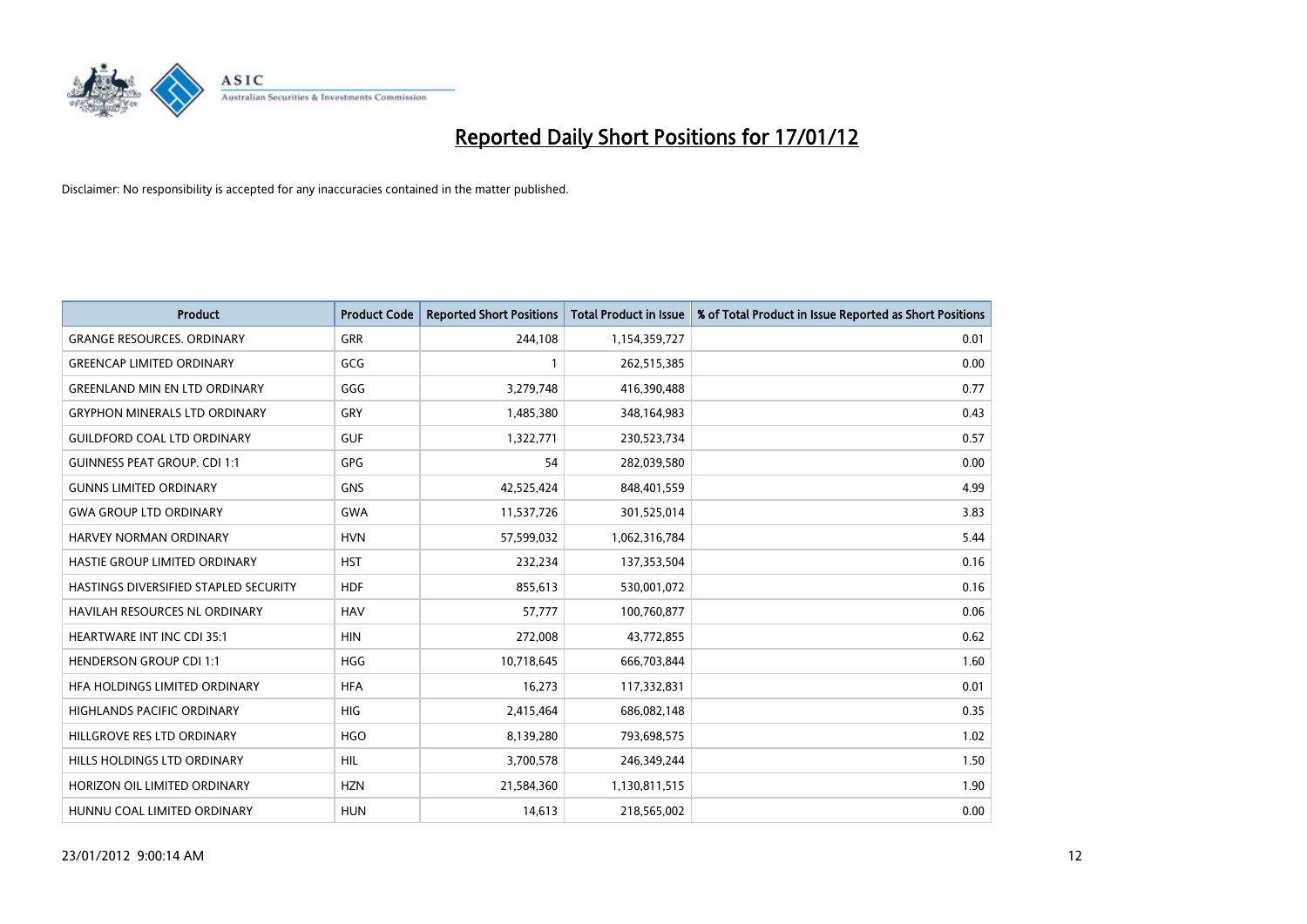

| <b>Product</b>                         | <b>Product Code</b> | <b>Reported Short Positions</b> | <b>Total Product in Issue</b> | % of Total Product in Issue Reported as Short Positions |
|----------------------------------------|---------------------|---------------------------------|-------------------------------|---------------------------------------------------------|
| <b>ICON ENERGY LIMITED ORDINARY</b>    | <b>ICN</b>          | 3,430                           | 469,301,394                   | 0.00                                                    |
| <b>IINET LIMITED ORDINARY</b>          | <b>IIN</b>          | 126,534                         | 148,896,183                   | 0.08                                                    |
| <b>ILUKA RESOURCES ORDINARY</b>        | ILU                 | 16,631,794                      | 418,700,517                   | 3.96                                                    |
| <b>IMDEX LIMITED ORDINARY</b>          | <b>IMD</b>          | 1,046,533                       | 205,055,435                   | 0.52                                                    |
| IMF (AUSTRALIA) LTD ORDINARY           | <b>IMF</b>          | 329,821                         | 123,828,193                   | 0.26                                                    |
| <b>IMX RESOURCES LTD ORDINARY</b>      | <b>IXR</b>          | 20,000                          | 262,612,803                   | 0.01                                                    |
| <b>INCITEC PIVOT ORDINARY</b>          | IPL                 | 2,458,141                       | 1,628,730,107                 | 0.14                                                    |
| INDEPENDENCE GROUP ORDINARY            | <b>IGO</b>          | 6,295,063                       | 232,525,035                   | 2.72                                                    |
| INDOPHIL RESOURCES ORDINARY            | <b>IRN</b>          | 1,145,922                       | 1,062,104,527                 | 0.09                                                    |
| <b>INDUSTREA LIMITED ORDINARY</b>      | IDL                 | 974,428                         | 368,992,435                   | 0.26                                                    |
| INFIGEN ENERGY STAPLED SECURITIES      | <b>IFN</b>          | 5,774,146                       | 762,265,972                   | 0.77                                                    |
| ING RE COM GROUP STAPLED SECURITIES    | ILF.                | 3,583                           | 441,029,194                   | 0.00                                                    |
| INSURANCE AUSTRALIA ORDINARY           | IAG                 | 4,911,763                       | 2,079,034,021                 | 0.21                                                    |
| <b>INTEGRA MINING LTD, ORDINARY</b>    | <b>IGR</b>          | 5,331,538                       | 846,293,881                   | 0.64                                                    |
| <b>INTREPID MINES ORDINARY</b>         | <b>IAU</b>          | 3,386,355                       | 523,813,947                   | 0.65                                                    |
| INVESTA OFFICE FUND STAPLED SECURITIES | IOF                 | 5,152,775                       | 2,657,463,999                 | 0.17                                                    |
| <b>INVOCARE LIMITED ORDINARY</b>       | IVC                 | 1,928,066                       | 110,030,298                   | 1.74                                                    |
| ION LIMITED ORDINARY                   | <b>ION</b>          | 164,453                         | 256,365,105                   | 0.06                                                    |
| <b>IOOF HOLDINGS LTD ORDINARY</b>      | IFL.                | 970,186                         | 229,794,395                   | 0.42                                                    |
| <b>IRESS MARKET TECH. ORDINARY</b>     | <b>IRE</b>          | 1,423,210                       | 127,036,010                   | 1.12                                                    |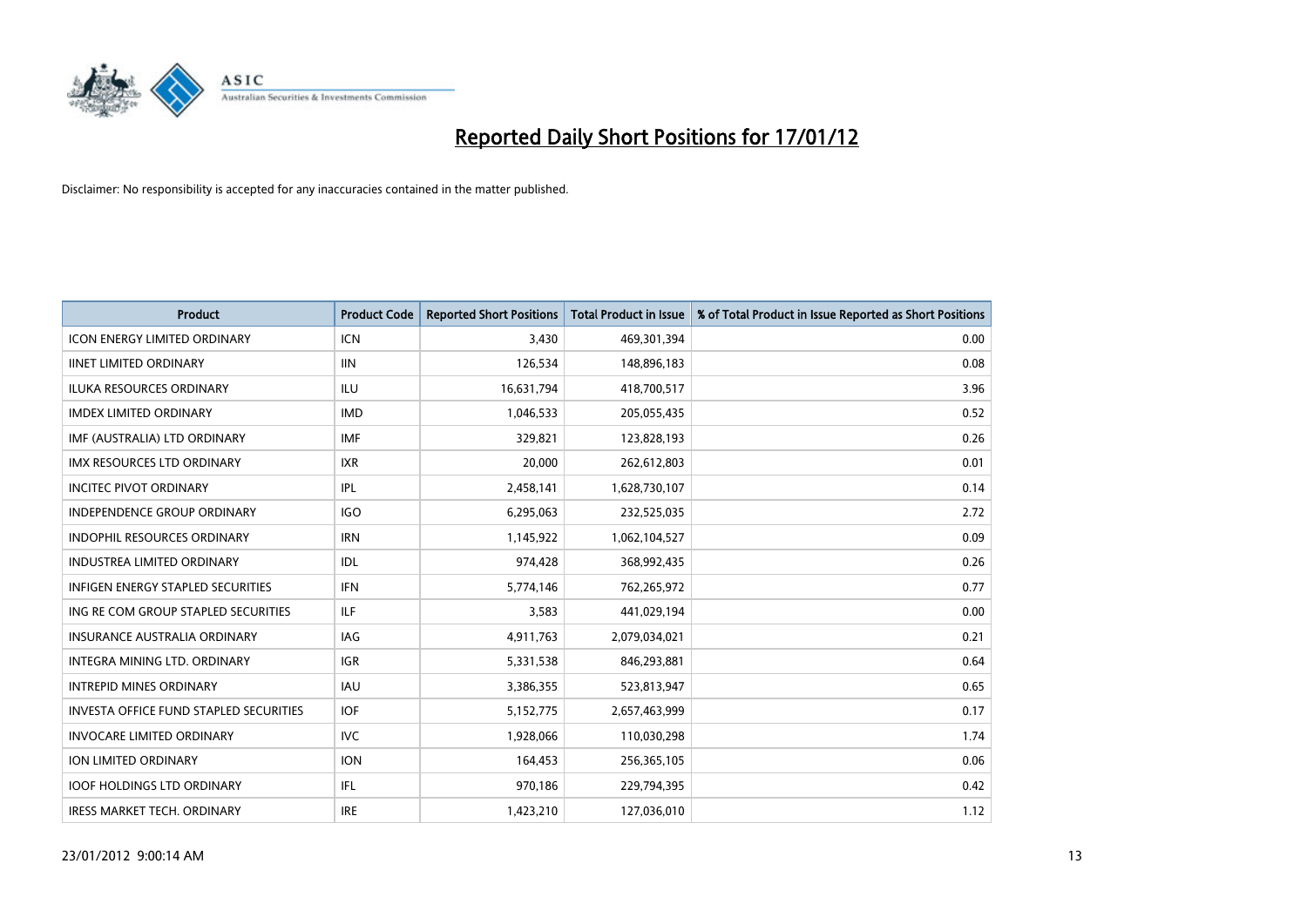

| <b>Product</b>                            | <b>Product Code</b> | <b>Reported Short Positions</b> | <b>Total Product in Issue</b> | % of Total Product in Issue Reported as Short Positions |
|-------------------------------------------|---------------------|---------------------------------|-------------------------------|---------------------------------------------------------|
| <b>IRON ORE HOLDINGS ORDINARY</b>         | <b>IOH</b>          | 14,525                          | 166,087,005                   | 0.01                                                    |
| ISHARES MSCI AUS 200 ISHARES MSCI AUS 200 | <b>IOZ</b>          | 74,090                          | 2,927,373                     | 2.53                                                    |
| ISHARES S&P HIGH DIV ISHARES S&P HIGH DIV | <b>IHD</b>          | 99,554                          | 2,503,027                     | 3.98                                                    |
| ISHARES SMALL ORDS ISHARES SMALL ORDS     | <b>ISO</b>          | 931,556                         | 5,403,165                     | 17.24                                                   |
| <b>IVANHOE AUSTRALIA ORDINARY</b>         | <b>IVA</b>          | 1,760,295                       | 552,385,295                   | 0.30                                                    |
| JAMES HARDIE INDUST CHESS DEPOSITARY INT  | <b>IHX</b>          | 17,318,203                      | 435,721,099                   | 3.95                                                    |
| <b>JAMESON RESOURCES ORDINARY</b>         | IAL                 | 1,600,000                       | 142,001,227                   | 1.13                                                    |
| <b>JB HI-FI LIMITED ORDINARY</b>          | <b>IBH</b>          | 22,168,371                      | 98,833,643                    | 22.42                                                   |
| KAGARA LTD ORDINARY                       | KZL                 | 10,422,033                      | 798,953,117                   | 1.30                                                    |
| KAROON GAS AUSTRALIA ORDINARY             | <b>KAR</b>          | 2,857,313                       | 221,420,769                   | 1.29                                                    |
| KATHMANDU HOLD LTD ORDINARY               | <b>KMD</b>          | 1,364,275                       | 200,000,000                   | 0.68                                                    |
| <b>KBL MINING LIMITED ORDINARY</b>        | <b>KBL</b>          | 1,820                           | 168,032,869                   | 0.00                                                    |
| <b>KEYBRIDGE CAPITAL ORDINARY</b>         | <b>KBC</b>          | 6,000                           | 172,070,564                   | 0.00                                                    |
| KINGSGATE CONSOLID, ORDINARY              | <b>KCN</b>          | 3,237,288                       | 140,872,908                   | 2.30                                                    |
| KINGSROSE MINING LTD ORDINARY             | <b>KRM</b>          | 123,119                         | 271,985,968                   | 0.04                                                    |
| LEIGHTON HOLDINGS ORDINARY                | LEI                 | 6,961,884                       | 337,087,596                   | 2.05                                                    |
| LEND LEASE GROUP UNIT/ORD STAPLED         | LLC                 | 1,809,497                       | 571,804,090                   | 0.28                                                    |
| LINC ENERGY LTD ORDINARY                  | <b>LNC</b>          | 10,826,025                      | 504,487,631                   | 2.13                                                    |
| LIOUEFIED NATURAL ORDINARY                | <b>LNG</b>          | 272,800                         | 267,699,015                   | 0.10                                                    |
| LYNAS CORPORATION ORDINARY                | <b>LYC</b>          | 122,019,435                     | 1,713,846,913                 | 7.14                                                    |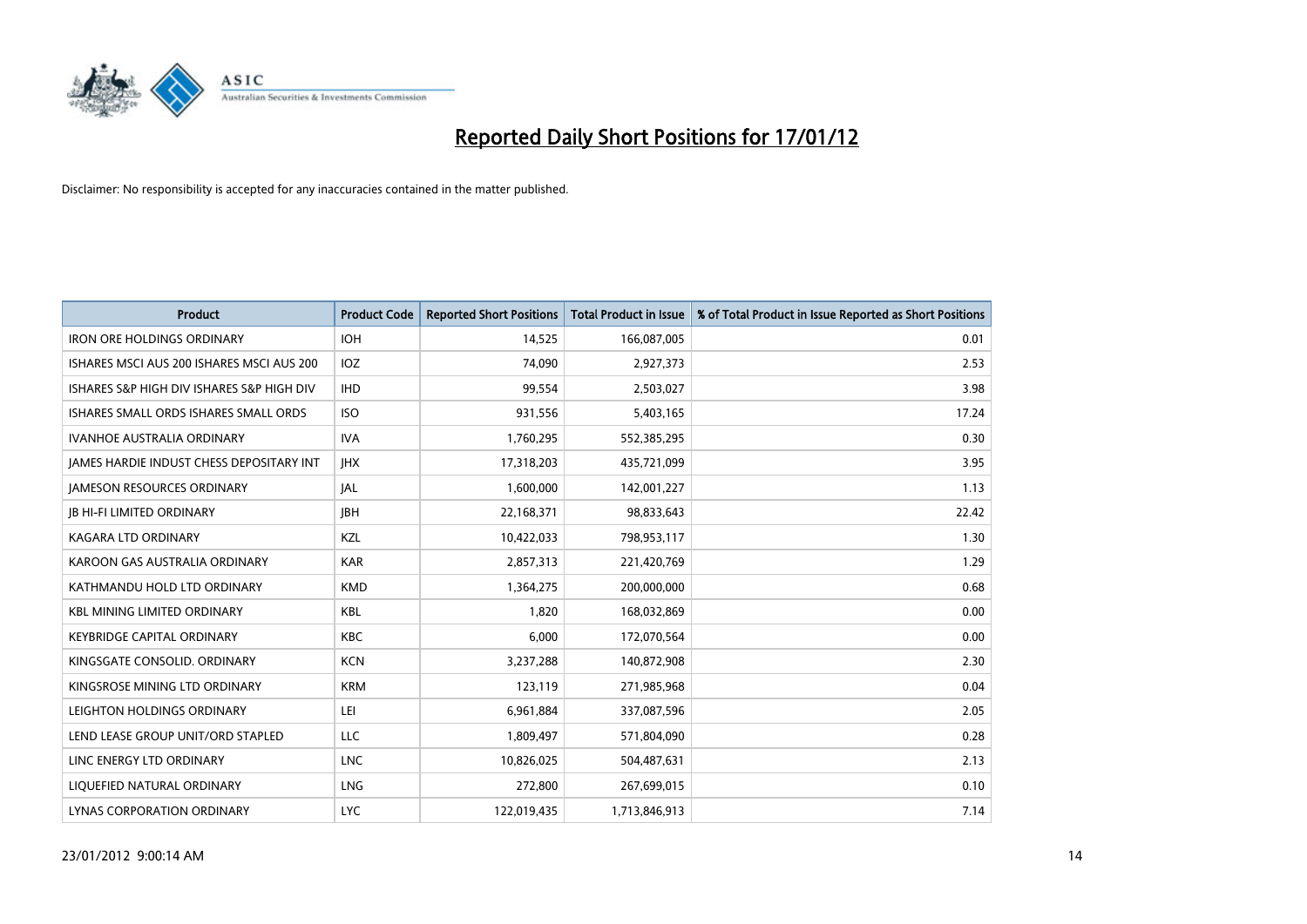

| <b>Product</b>                        | <b>Product Code</b> | <b>Reported Short Positions</b> | <b>Total Product in Issue</b> | % of Total Product in Issue Reported as Short Positions |
|---------------------------------------|---------------------|---------------------------------|-------------------------------|---------------------------------------------------------|
| M2 TELECOMMUNICATION ORDINARY         | <b>MTU</b>          | 310,745                         | 124,493,385                   | 0.24                                                    |
| <b>MACMAHON HOLDINGS ORDINARY</b>     | <b>MAH</b>          | 2,536,358                       | 738,631,705                   | 0.35                                                    |
| MACO ATLAS ROADS GRP ORDINARY STAPLED | <b>MOA</b>          | 9,246,674                       | 464,279,594                   | 2.00                                                    |
| MACQUARIE GROUP LTD ORDINARY          | MQG                 | 7,573,050                       | 348,580,949                   | 2.17                                                    |
| <b>MARENGO MINING ORDINARY</b>        | <b>MGO</b>          | 39,850                          | 1,002,399,863                 | 0.00                                                    |
| <b>MATRIX C &amp; E LTD ORDINARY</b>  | <b>MCE</b>          | 519,634                         | 77,081,507                    | 0.66                                                    |
| MCMILLAN SHAKESPEARE ORDINARY         | <b>MMS</b>          | 94,700                          | 70,639,319                    | 0.13                                                    |
| MCPHERSON'S LTD ORDINARY              | <b>MCP</b>          | 15,360                          | 72,401,758                    | 0.02                                                    |
| MEDUSA MINING LTD ORDINARY            | <b>MML</b>          | 1,380,340                       | 188,903,911                   | 0.74                                                    |
| MELBOURNE IT LIMITED ORDINARY         | <b>MLB</b>          | 136,142                         | 81,352,178                    | 0.17                                                    |
| MEO AUSTRALIA LTD ORDINARY            | <b>MEO</b>          | 11,406,326                      | 539,913,260                   | 2.11                                                    |
| <b>MERMAID MARINE ORDINARY</b>        | <b>MRM</b>          | 258,511                         | 217,833,136                   | 0.12                                                    |
| MESOBLAST LIMITED ORDINARY            | <b>MSB</b>          | 8,494,192                       | 282,288,361                   | 3.04                                                    |
| METALS X LIMITED ORDINARY             | <b>MLX</b>          | 665,340                         | 1,324,600,410                 | 0.06                                                    |
| METCASH LIMITED ORDINARY              | <b>MTS</b>          | 29,919,216                      | 771,345,864                   | 3.85                                                    |
| METGASCO LIMITED ORDINARY             | <b>MEL</b>          | 333,298                         | 338,592,672                   | 0.10                                                    |
| METMINCO LIMITED ORDINARY             | <b>MNC</b>          | 1,850,361                       | 1,748,330,432                 | 0.10                                                    |
| MHM METALS LIMITED ORDINARY           | <b>MHM</b>          | 15,414                          | 103,538,311                   | 0.01                                                    |
| MICLYN EXP OFFSHR ORDINARY            | <b>MIO</b>          | 19,297                          | 278,515,705                   | 0.01                                                    |
| MINCOR RESOURCES NL ORDINARY          | <b>MCR</b>          | 1,034,010                       | 195,818,871                   | 0.52                                                    |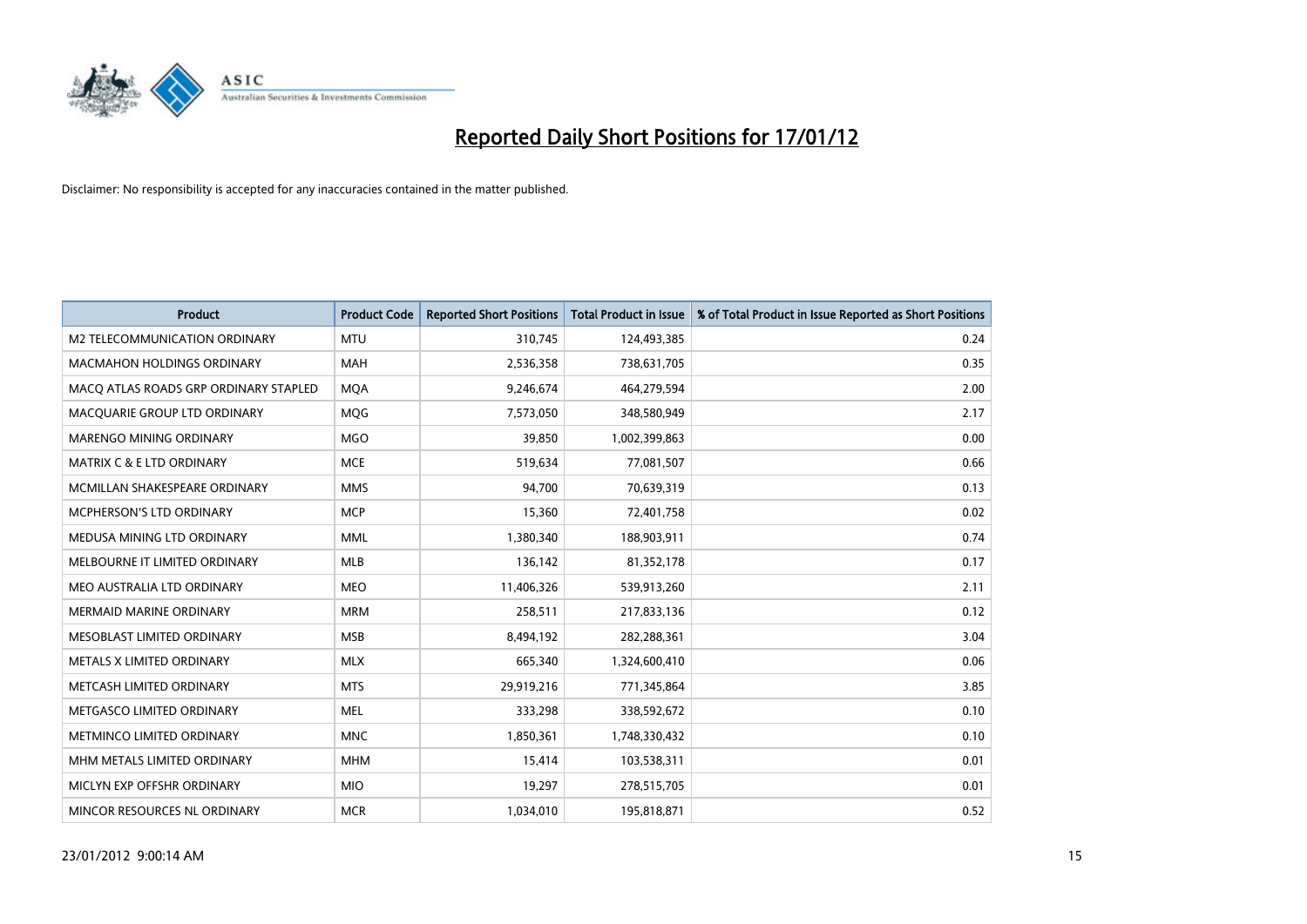

| <b>Product</b>                       | <b>Product Code</b> | <b>Reported Short Positions</b> | <b>Total Product in Issue</b> | % of Total Product in Issue Reported as Short Positions |
|--------------------------------------|---------------------|---------------------------------|-------------------------------|---------------------------------------------------------|
| MINEMAKERS LIMITED ORDINARY          | <b>MAK</b>          | 40,164                          | 228,236,727                   | 0.02                                                    |
| MINERAL DEPOSITS ORDINARY            | <b>MDL</b>          | 163,007                         | 83,538,786                    | 0.20                                                    |
| MINERAL RESOURCES, ORDINARY          | <b>MIN</b>          | 424,674                         | 184,698,489                   | 0.23                                                    |
| MIRABELA NICKEL LTD ORDINARY         | <b>MBN</b>          | 10,414,737                      | 491,781,237                   | 2.10                                                    |
| MIRVAC GROUP STAPLED SECURITIES      | <b>MGR</b>          | 22,777,209                      | 3,416,996,915                 | 0.63                                                    |
| <b>MOLOPO ENERGY LTD ORDINARY</b>    | <b>MPO</b>          | 887,836                         | 245,579,810                   | 0.35                                                    |
| MOLY MINES LIMITED ORDINARY          | <b>MOL</b>          | 81,209                          | 384,893,989                   | 0.02                                                    |
| MONADELPHOUS GROUP ORDINARY          | <b>MND</b>          | 1,565,840                       | 88,674,327                    | 1.76                                                    |
| MORTGAGE CHOICE LTD ORDINARY         | <b>MOC</b>          | 1,996,204                       | 119,948,255                   | 1.66                                                    |
| <b>MOUNT GIBSON IRON ORDINARY</b>    | <b>MGX</b>          | 3,532,656                       | 1,082,570,693                 | 0.32                                                    |
| MSF SUGAR LIMITED ORDINARY           | <b>MSF</b>          | 14,873                          | 69,248,422                    | 0.02                                                    |
| MULTIPLEX SITES SITES                | <b>MXUPA</b>        | 22                              | 4,500,000                     | 0.00                                                    |
| <b>MURCHISON METALS LTD ORDINARY</b> | <b>MMX</b>          | 6,023,311                       | 442,771,024                   | 1.35                                                    |
| <b>MYER HOLDINGS LTD ORDINARY</b>    | <b>MYR</b>          | 74,679,797                      | 583,384,551                   | 12.78                                                   |
| <b>MYSTATE LIMITED ORDINARY</b>      | <b>MYS</b>          | 3,638                           | 86,963,862                    | 0.00                                                    |
| NATIONAL AUST. BANK ORDINARY         | <b>NAB</b>          | 13,491,740                      | 2,238,481,005                 | 0.59                                                    |
| NATURAL FUEL LIMITED ORDINARY        | <b>NFL</b>          |                                 | 1,121,912                     | 0.00                                                    |
| NAVIGATOR RESOURCES ORDINARY         | <b>NAV</b>          | 500                             | 2,222,216,576                 | 0.00                                                    |
| NAVITAS LIMITED ORDINARY             | <b>NVT</b>          | 4,260,683                       | 375,318,628                   | 1.10                                                    |
| NEPTUNE MARINE ORDINARY              | <b>NMS</b>          | 182,253                         | 1,748,545,632                 | 0.01                                                    |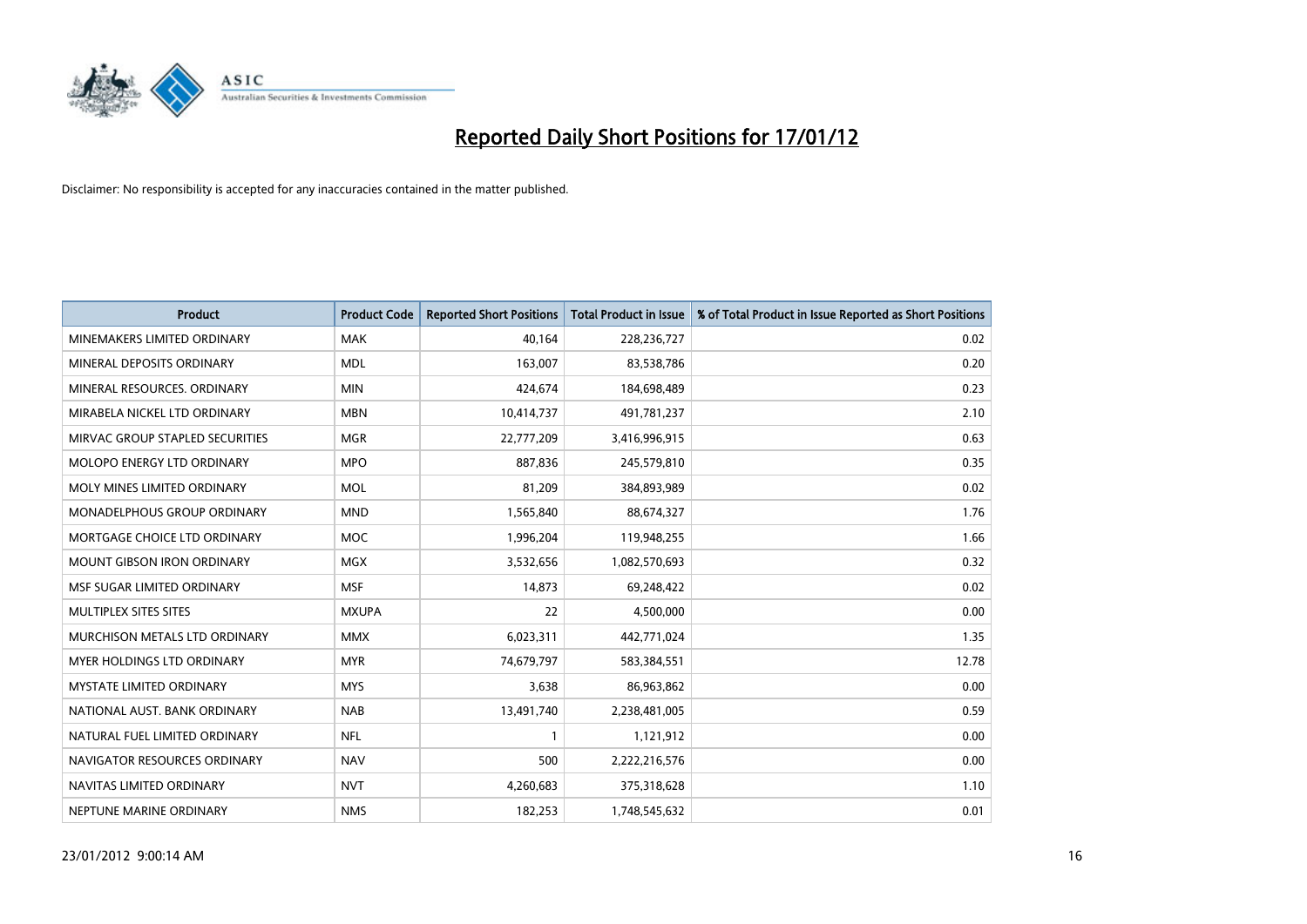

| <b>Product</b>                        | <b>Product Code</b> | <b>Reported Short Positions</b> | <b>Total Product in Issue</b> | % of Total Product in Issue Reported as Short Positions |
|---------------------------------------|---------------------|---------------------------------|-------------------------------|---------------------------------------------------------|
| NEWCREST MINING ORDINARY              | <b>NCM</b>          | 1,698,956                       | 765,849,811                   | 0.21                                                    |
| NEWS CORP A NON-VOTING CDI            | <b>NWSLV</b>        | 3,065,758                       | 1,684,245,446                 | 0.18                                                    |
| NEWS CORP B VOTING CDI                | <b>NWS</b>          | 2,727,971                       | 798,520,953                   | 0.35                                                    |
| NEXBIS LIMITED ORDINARY               | <b>NBS</b>          | 63,733                          | 798,356,704                   | 0.01                                                    |
| NEXTDC LIMITED ORDINARY               | <b>NXT</b>          | 2,034                           | 123,533,558                   | 0.00                                                    |
| NEXUS ENERGY LIMITED ORDINARY         | <b>NXS</b>          | 6,911,048                       | 1,326,821,159                 | 0.52                                                    |
| NIB HOLDINGS LIMITED ORDINARY         | <b>NHF</b>          | 156,252                         | 466,733,110                   | 0.03                                                    |
| NIDO PETROLEUM ORDINARY               | <b>NDO</b>          | 117,394                         | 1,389,163,151                 | 0.01                                                    |
| NOBLE MINERAL RES ORDINARY            | <b>NMG</b>          | 1,299,252                       | 523,312,570                   | 0.24                                                    |
| NORTHERN IRON LTD ORDINARY            | <b>NFE</b>          | 876,382                         | 369,980,113                   | 0.23                                                    |
| NORTHERN STAR ORDINARY                | <b>NST</b>          | 100,000                         | 351,990,153                   | 0.03                                                    |
| NRW HOLDINGS LIMITED ORDINARY         | <b>NWH</b>          | 974,590                         | 278,888,011                   | 0.35                                                    |
| NUCOAL RESOURCES NL ORDINARY          | <b>NCR</b>          | 12,697                          | 441,150,707                   | 0.00                                                    |
| NUFARM LIMITED ORDINARY               | <b>NUF</b>          | 3,932,830                       | 262,018,057                   | 1.51                                                    |
| OAKTON LIMITED ORDINARY               | <b>OKN</b>          | 599,007                         | 93,800,235                    | 0.64                                                    |
| OCEANAGOLD CORP. CHESS DEPOSITARY INT | <b>OGC</b>          | 827,602                         | 262,642,606                   | 0.31                                                    |
| OCEANIA CAPITAL LTD ORDINARY          | <b>OCP</b>          | 2,500                           | 91,921,295                    | 0.00                                                    |
| OIL SEARCH LTD ORDINARY               | <b>OSH</b>          | 9,531,753                       | 1,325,155,171                 | 0.69                                                    |
| OM HOLDINGS LIMITED ORDINARY          | <b>OMH</b>          | 6,481,844                       | 504,105,150                   | 1.29                                                    |
| ONESTEEL LIMITED ORDINARY             | OST                 | 55,296,339                      | 1,342,393,583                 | 4.13                                                    |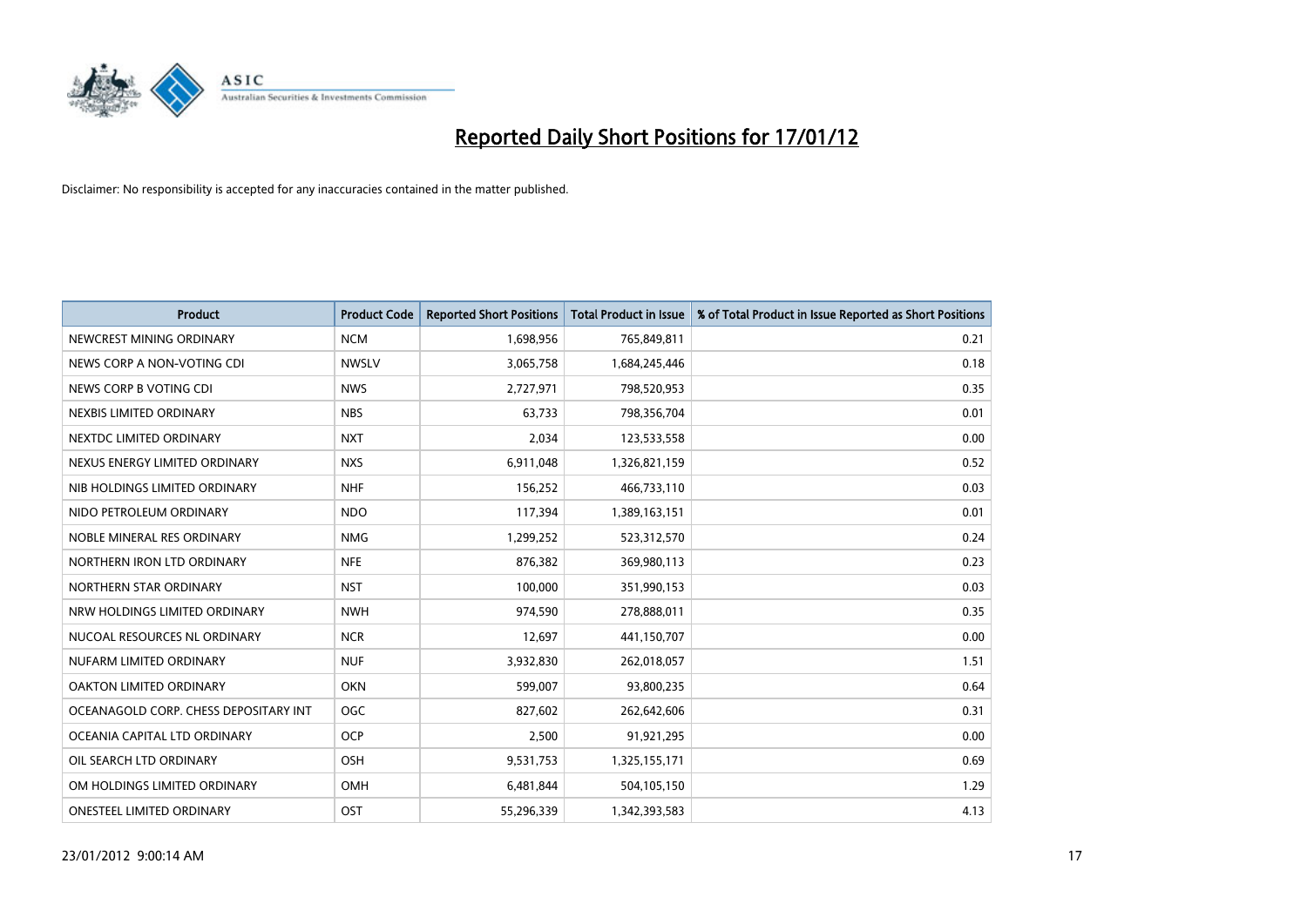

| <b>Product</b>                | <b>Product Code</b> | <b>Reported Short Positions</b> | <b>Total Product in Issue</b> | % of Total Product in Issue Reported as Short Positions |
|-------------------------------|---------------------|---------------------------------|-------------------------------|---------------------------------------------------------|
| ORICA LIMITED ORDINARY        | ORI                 | 3,193,235                       | 365,007,037                   | 0.87                                                    |
| ORIGIN ENERGY ORDINARY        | <b>ORG</b>          | 2,043,612                       | 1,086,164,479                 | 0.20                                                    |
| OROCOBRE LIMITED ORDINARY     | <b>ORE</b>          | 74,580                          | 103,195,029                   | 0.07                                                    |
| OROTONGROUP LIMITED ORDINARY  | <b>ORL</b>          | 77,074                          | 40,880,902                    | 0.18                                                    |
| OTTO ENERGY LIMITED ORDINARY  | <b>OEL</b>          | 109,204                         | 1,138,290,071                 | 0.01                                                    |
| OZ MINERALS ORDINARY          | OZL                 | 8,945,144                       | 314,821,850                   | 2.84                                                    |
| PACIFIC BRANDS ORDINARY       | <b>PBG</b>          | 7,262,393                       | 912,915,695                   | 0.79                                                    |
| PALADIN ENERGY LTD ORDINARY   | <b>PDN</b>          | 18,834,283                      | 835,484,064                   | 2.23                                                    |
| PANAUST LIMITED ORDINARY      | <b>PNA</b>          | 11,913,786                      | 596,278,014                   | 2.00                                                    |
| PANORAMIC RESOURCES ORDINARY  | PAN                 | 562,135                         | 207,050,710                   | 0.26                                                    |
| PAPERLINX LIMITED ORDINARY    | <b>PPX</b>          | 1,285,327                       | 609,280,761                   | 0.21                                                    |
| PAPILLON RES LTD ORDINARY     | <b>PIR</b>          | 703,101                         | 215,133,794                   | 0.33                                                    |
| PATTIES FOODS LTD ORDINARY    | PFL                 |                                 | 138,989,223                   | 0.00                                                    |
| PEET LIMITED ORDINARY         | <b>PPC</b>          | 85,092                          | 320,170,604                   | 0.03                                                    |
| PENINSULA ENERGY LTD ORDINARY | <b>PEN</b>          | 1,118,495                       | 2,136,025,262                 | 0.05                                                    |
| PERILYA LIMITED ORDINARY      | PEM                 | 2,334                           | 769,316,426                   | 0.00                                                    |
| PERPETUAL LIMITED ORDINARY    | PPT                 | 2,470,057                       | 41,980,678                    | 5.88                                                    |
| PERSEUS MINING LTD ORDINARY   | PRU                 | 2,598,661                       | 456,477,088                   | 0.56                                                    |
| PETSEC ENERGY ORDINARY        | <b>PSA</b>          | 223,332                         | 235,283,622                   | 0.09                                                    |
| PHARMAXIS LTD ORDINARY        | <b>PXS</b>          | 1,992,504                       | 305,890,989                   | 0.65                                                    |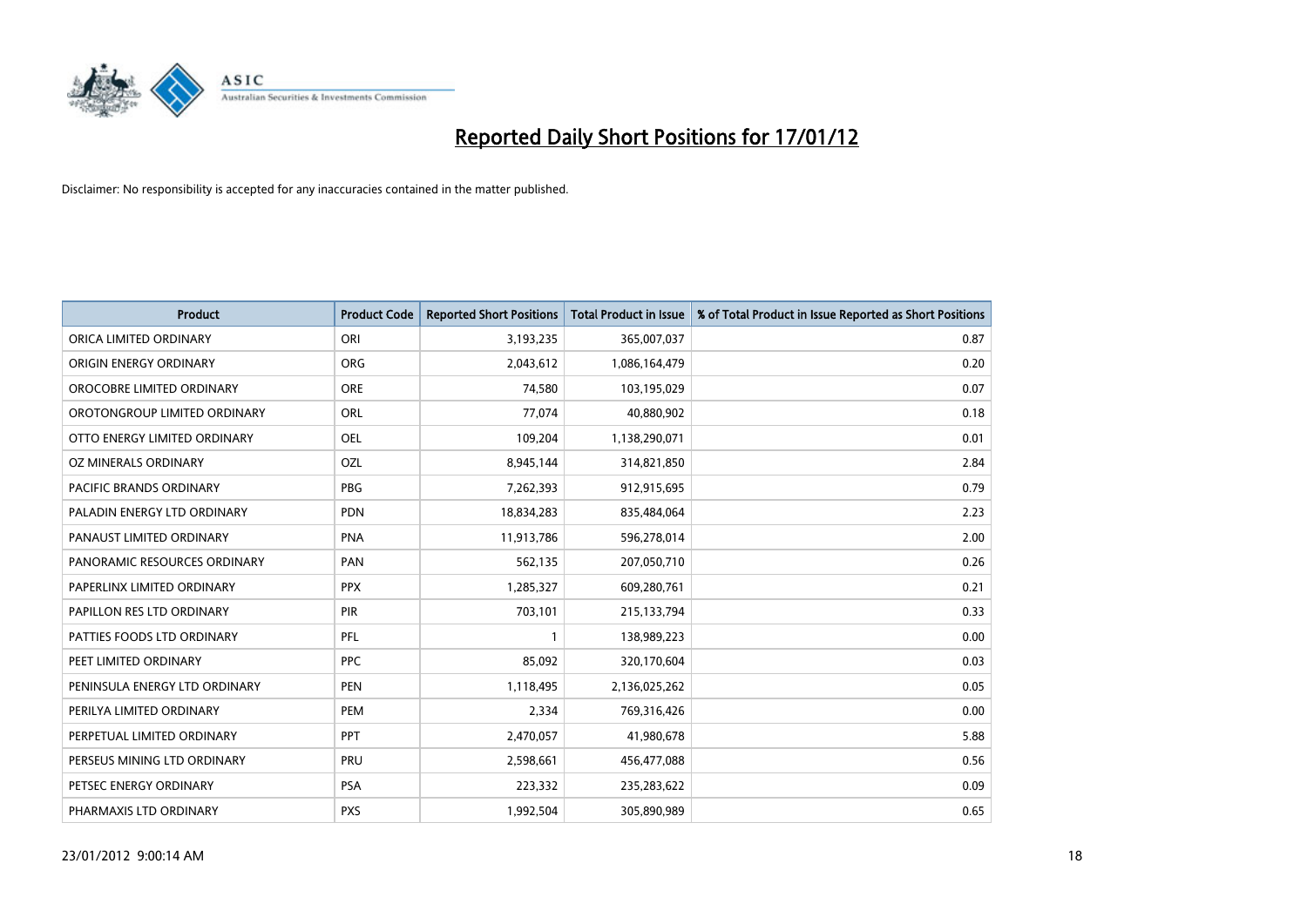

| <b>Product</b>                      | <b>Product Code</b> | <b>Reported Short Positions</b> | <b>Total Product in Issue</b> | % of Total Product in Issue Reported as Short Positions |
|-------------------------------------|---------------------|---------------------------------|-------------------------------|---------------------------------------------------------|
| PHOTON GROUP LTD ORDINARY           | PGA                 | 250,510                         | 1,540,886,866                 | 0.02                                                    |
| PLATINUM ASSET ORDINARY             | <b>PTM</b>          | 6,690,845                       | 561,347,878                   | 1.18                                                    |
| PLATINUM AUSTRALIA ORDINARY         | <b>PLA</b>          | 2,142,750                       | 453,380,039                   | 0.46                                                    |
| PLATINUM AUSTRALIA RIGHTS 24-JAN-12 | <b>PLARA</b>        | 7,347                           | 45,338,004                    | 0.02                                                    |
| PLATINUM CAPITAL LTD ORDINARY       | <b>PMC</b>          |                                 | 165,756,878                   | 0.00                                                    |
| <b>PMP LIMITED ORDINARY</b>         | PMP                 | 28.855                          | 326,662,253                   | 0.01                                                    |
| PORT BOUVARD LIMITED ORDINARY       | <b>PBD</b>          | 6,754                           | 593,868,295                   | 0.00                                                    |
| PREMIER INVESTMENTS ORDINARY        | <b>PMV</b>          | 818,475                         | 155,062,831                   | 0.52                                                    |
| PRIMA BIOMED LTD ORDINARY           | <b>PRR</b>          | 4,594,732                       | 1,041,704,654                 | 0.44                                                    |
| PRIMARY HEALTH CARE ORDINARY        | <b>PRY</b>          | 8,917,425                       | 500,336,679                   | 1.76                                                    |
| PRIME MEDIA GRP LTD ORDINARY        | <b>PRT</b>          | 2                               | 366,330,303                   | 0.00                                                    |
| PRIMEAG AUSTRALIA ORDINARY          | PAG                 | 65,060                          | 266,394,444                   | 0.03                                                    |
| PROGEN PHARMACEUTIC ORDINARY        | <b>PGL</b>          | 151,596                         | 24,709,097                    | 0.61                                                    |
| PROGRAMMED ORDINARY                 | <b>PRG</b>          | 532,985                         | 118,169,908                   | 0.43                                                    |
| PSIVIDA CORP CDI 1:1                | <b>PVA</b>          | 6,878                           | 8,866,773                     | 0.08                                                    |
| <b>QANTAS AIRWAYS ORDINARY</b>      | QAN                 | 33,489,778                      | 2,265,123,620                 | 1.48                                                    |
| <b>OBE INSURANCE GROUP ORDINARY</b> | <b>OBE</b>          | 13,441,310                      | 1,115,545,692                 | 1.19                                                    |
| OR NATIONAL LIMITED ORDINARY        | <b>ORN</b>          | 14,773,672                      | 2,440,000,000                 | 0.60                                                    |
| ORXPHARMA LTD ORDINARY              | <b>ORX</b>          | 560,916                         | 144,278,190                   | 0.39                                                    |
| <b>QUBE LOGISTICS HLDG ORDINARY</b> | <b>QUB</b>          | 3,286,509                       | 889,404,644                   | 0.37                                                    |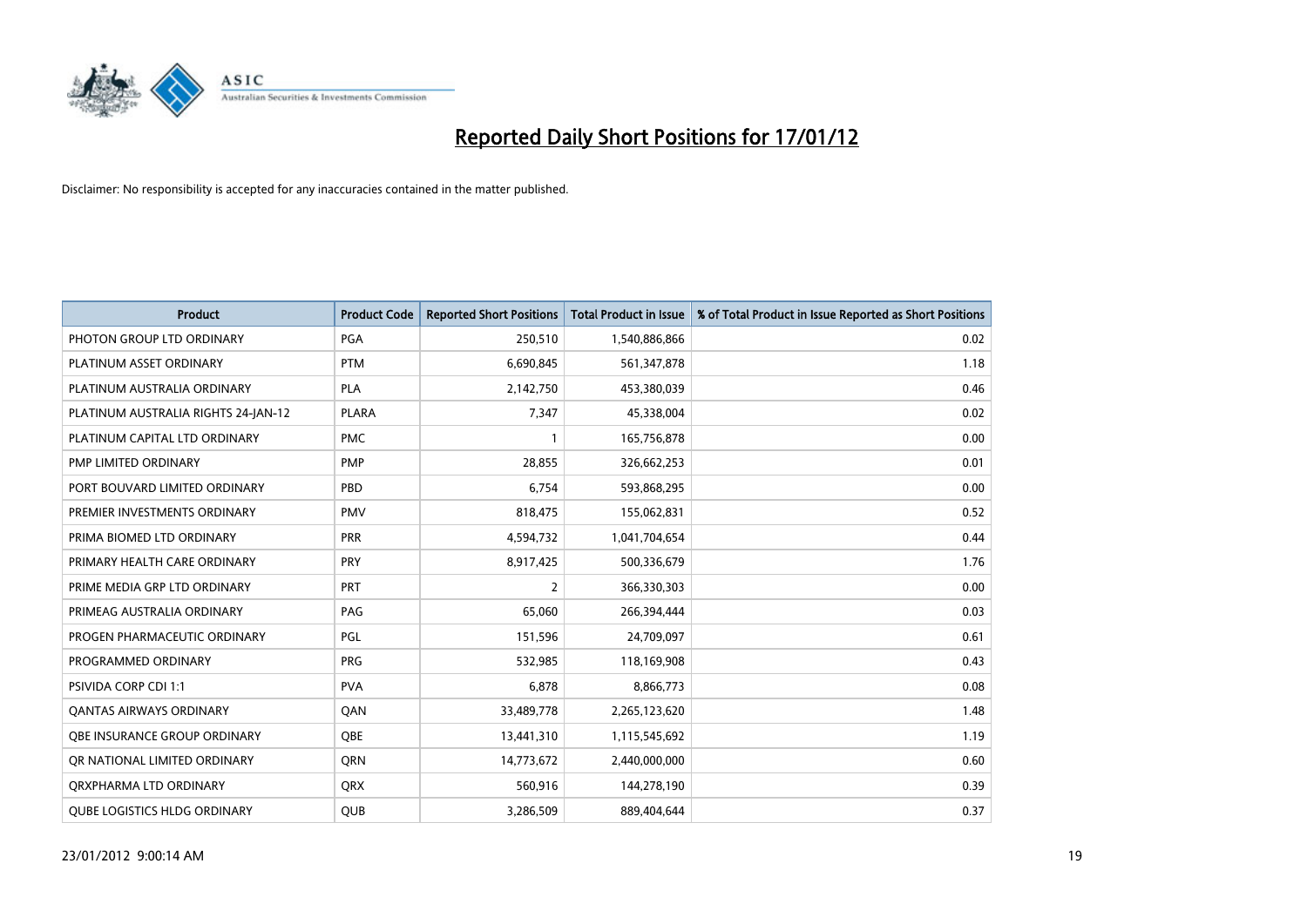

| <b>Product</b>                  | <b>Product Code</b> | <b>Reported Short Positions</b> | <b>Total Product in Issue</b> | % of Total Product in Issue Reported as Short Positions |
|---------------------------------|---------------------|---------------------------------|-------------------------------|---------------------------------------------------------|
| RAMELIUS RESOURCES ORDINARY     | <b>RMS</b>          | 592,152                         | 335,775,519                   | 0.19                                                    |
| RAMSAY HEALTH CARE ORDINARY     | <b>RHC</b>          | 1,799,093                       | 202,081,252                   | 0.87                                                    |
| <b>RCR TOMLINSON ORDINARY</b>   | <b>RCR</b>          | 68,067                          | 133,475,516                   | 0.05                                                    |
| <b>REA GROUP ORDINARY</b>       | <b>REA</b>          | 365,381                         | 131,714,699                   | 0.27                                                    |
| <b>RECKON LIMITED ORDINARY</b>  | <b>RKN</b>          | 811,500                         | 132,839,672                   | 0.61                                                    |
| RED EMPEROR RESOURCE ORDINARY   | <b>RMP</b>          | 1,000,000                       | 189,651,380                   | 0.53                                                    |
| <b>RED FORK ENERGY ORDINARY</b> | <b>RFE</b>          | 7,696                           | 310,229,853                   | 0.00                                                    |
| REDBANK ENERGY LTD ORDINARY     | AEI                 | 19                              | 786,287                       | 0.00                                                    |
| REED RESOURCES LTD ORDINARY     | <b>RDR</b>          | 1,263,775                       | 264,742,501                   | 0.47                                                    |
| <b>REGIS RESOURCES ORDINARY</b> | <b>RRL</b>          | 750,833                         | 438,664,248                   | 0.18                                                    |
| RESMED INC CDI 10:1             | <b>RMD</b>          | 6,731,742                       | 1,556,242,300                 | 0.42                                                    |
| <b>RESOLUTE MINING ORDINARY</b> | <b>RSG</b>          | 3,158,449                       | 621,996,535                   | 0.49                                                    |
| RESOURCE GENERATION ORDINARY    | <b>RES</b>          | 157,911                         | 262,895,652                   | 0.06                                                    |
| RETAIL FOOD GROUP ORDINARY      | <b>RFG</b>          | 1,850                           | 108,229,282                   | 0.00                                                    |
| REVERSE CORP LIMITED ORDINARY   | <b>REF</b>          | 26,041                          | 92,382,175                    | 0.03                                                    |
| REX MINERALS LIMITED ORDINARY   | <b>RXM</b>          | 877,780                         | 153,635,519                   | 0.56                                                    |
| RHG LIMITED ORDINARY            | <b>RHG</b>          | 31,776                          | 308,483,177                   | 0.01                                                    |
| RIALTO ENERGY ORDINARY          | <b>RIA</b>          | 165,926                         | 375,006,264                   | 0.04                                                    |
| RIO TINTO LIMITED ORDINARY      | <b>RIO</b>          | 26,713,423                      | 435,758,720                   | 6.14                                                    |
| RIVERCITY MOTORWAY STAPLED      | <b>RCY</b>          | 132,000                         | 957,010,115                   | 0.01                                                    |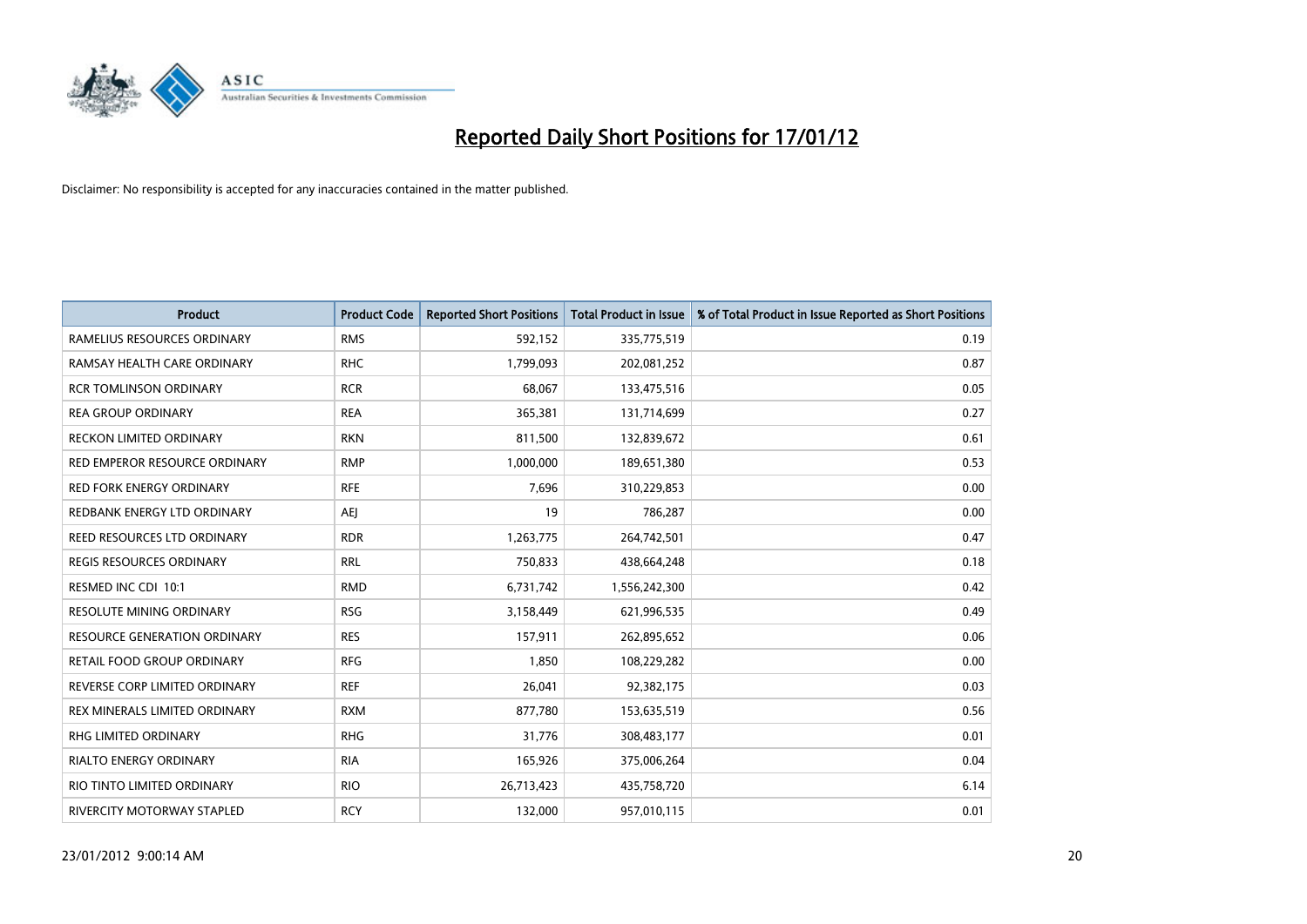

| <b>Product</b>                | <b>Product Code</b> | <b>Reported Short Positions</b> | <b>Total Product in Issue</b> | % of Total Product in Issue Reported as Short Positions |
|-------------------------------|---------------------|---------------------------------|-------------------------------|---------------------------------------------------------|
| ROC OIL COMPANY ORDINARY      | <b>ROC</b>          | 2,138,096                       | 682,506,352                   | 0.31                                                    |
| ROYAL WOLF HOLDINGS ORDINARY  | <b>RWH</b>          | 60.000                          | 100,387,052                   | 0.06                                                    |
| SAI GLOBAL LIMITED ORDINARY   | SAI                 | 1,750,090                       | 202,283,991                   | 0.85                                                    |
| SALMAT LIMITED ORDINARY       | <b>SLM</b>          | 500,396                         | 159,802,174                   | 0.30                                                    |
| SAMSON OIL & GAS LTD ORDINARY | SSN                 | 1,566,836                       | 1,750,612,270                 | 0.08                                                    |
| SANDFIRE RESOURCES ORDINARY   | <b>SFR</b>          | 1,753,602                       | 150,972,635                   | 1.16                                                    |
| SANTOS LTD ORDINARY           | <b>STO</b>          | 12,514,455                      | 941,925,231                   | 1.31                                                    |
| SARACEN MINERAL ORDINARY      | SAR                 | 2,283,114                       | 593,993,240                   | 0.39                                                    |
| SEDGMAN LIMITED ORDINARY      | <b>SDM</b>          | 334,252                         | 212,215,619                   | 0.15                                                    |
| SEEK LIMITED ORDINARY         | <b>SEK</b>          | 16,183,890                      | 337,101,307                   | 4.78                                                    |
| SELECT HARVESTS ORDINARY      | <b>SHV</b>          | 34,684                          | 56,392,664                    | 0.06                                                    |
| SENETAS CORPORATION ORDINARY  | <b>SEN</b>          | 756,999                         | 463,105,195                   | 0.16                                                    |
| SENEX ENERGY LIMITED ORDINARY | SXY                 | 410.670                         | 921,377,416                   | 0.04                                                    |
| SERVCORP LIMITED ORDINARY     | SRV                 | 26,183                          | 98,440,807                    | 0.03                                                    |
| SERVICE STREAM ORDINARY       | <b>SSM</b>          | 344,663                         | 283,418,867                   | 0.12                                                    |
| SEVEN GROUP HOLDINGS ORDINARY | <b>SVW</b>          | 263,363                         | 306,410,281                   | 0.07                                                    |
| SEVEN WEST MEDIA LTD ORDINARY | <b>SWM</b>          | 3,863,396                       | 645,719,542                   | 0.59                                                    |
| SIGMA PHARMACEUTICAL ORDINARY | <b>SIP</b>          | 12,482,427                      | 1,178,626,572                 | 1.06                                                    |
| SILEX SYSTEMS ORDINARY        | <b>SLX</b>          | 544,510                         | 170,133,997                   | 0.31                                                    |
| SILVER LAKE RESOURCE ORDINARY | <b>SLR</b>          | 358,811                         | 220.264.064                   | 0.18                                                    |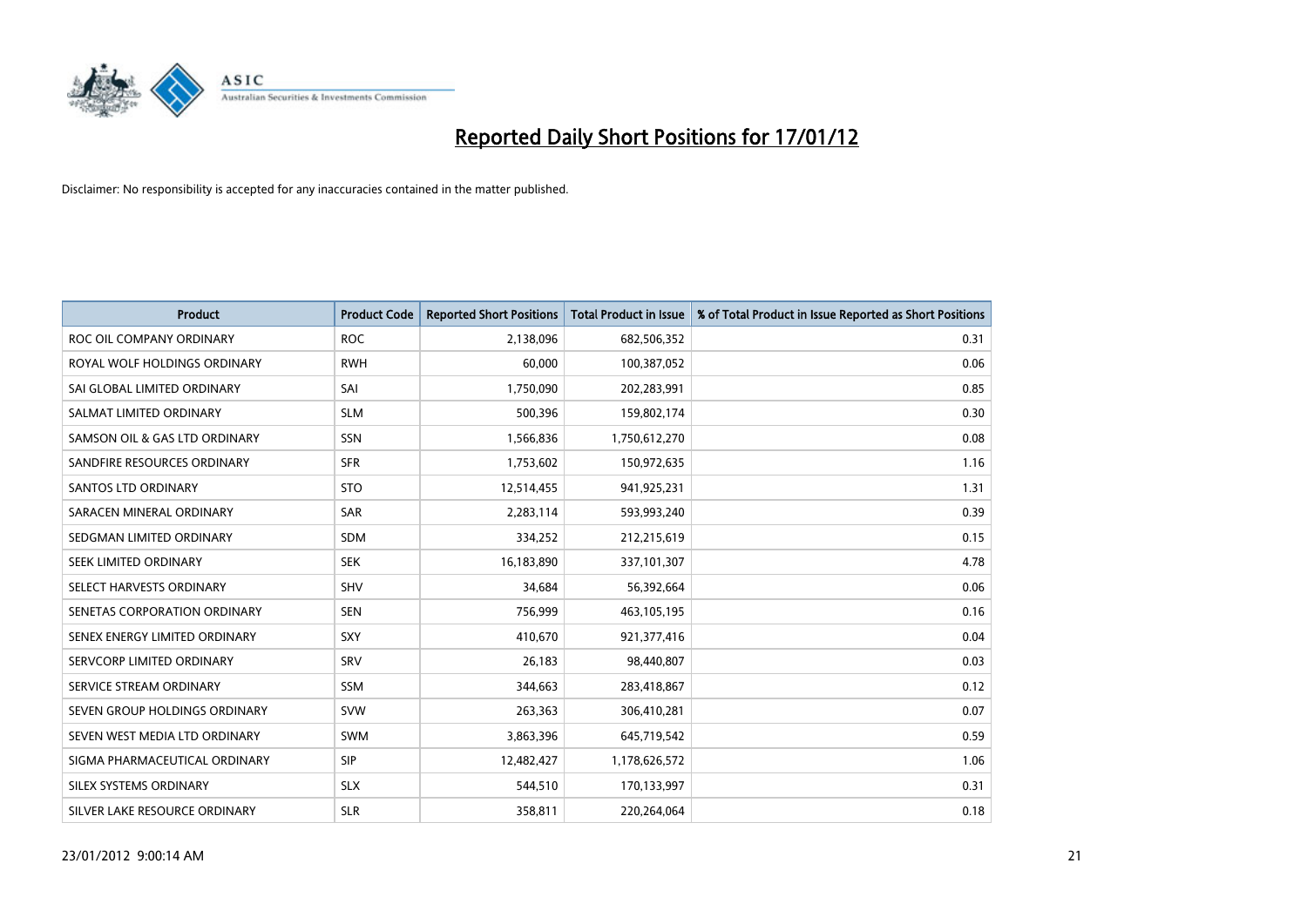

| <b>Product</b>                           | <b>Product Code</b> | <b>Reported Short Positions</b> | <b>Total Product in Issue</b> | % of Total Product in Issue Reported as Short Positions |
|------------------------------------------|---------------------|---------------------------------|-------------------------------|---------------------------------------------------------|
| SIMS METAL MGMT LTD ORDINARY             | SGM                 | 4,022,807                       | 205,851,182                   | 1.95                                                    |
| SINGAPORE TELECOMM. CHESS DEPOSITARY INT | <b>SGT</b>          | 5,766,405                       | 193,216,752                   | 2.98                                                    |
| SIRIUS RESOURCES NL ORDINARY             | <b>SIR</b>          | 82,500                          | 150,934,586                   | 0.05                                                    |
| SKILLED GROUP LTD ORDINARY               | <b>SKE</b>          | 43,934                          | 233,403,776                   | 0.01                                                    |
| SMS MANAGEMENT, ORDINARY                 | <b>SMX</b>          | 330,801                         | 68,290,180                    | 0.48                                                    |
| SONIC HEALTHCARE ORDINARY                | <b>SHL</b>          | 5,799,344                       | 389,969,875                   | 1.48                                                    |
| SOUL PATTINSON (W.H) ORDINARY            | SOL                 | 2,080                           | 239,395,320                   | 0.00                                                    |
| SOUTH BOULDER MINES ORDINARY             | <b>STB</b>          | 120,243                         | 91,585,688                    | 0.13                                                    |
| SP AUSNET STAPLED SECURITIES             | <b>SPN</b>          | 1,971,575                       | 2,896,219,682                 | 0.07                                                    |
| SPARK INFRASTRUCTURE STAPLED NOTE & UNIT | SKI                 | 20,295,421                      | 1,326,734,264                 | 1.52                                                    |
| SPDR 200 FUND ETF UNITS                  | <b>STW</b>          | 8                               | 51,538,531                    | 0.00                                                    |
| SPECIALTY FASHION ORDINARY               | <b>SFH</b>          | 785,936                         | 192,086,121                   | 0.41                                                    |
| SPOTLESS GROUP LTD ORDINARY              | <b>SPT</b>          | 894,471                         | 265,454,407                   | 0.33                                                    |
| ST BARBARA LIMITED ORDINARY              | <b>SBM</b>          | 6,079,701                       | 325,615,389                   | 1.87                                                    |
| STANMORE COAL LTD ORDINARY               | <b>SMR</b>          | 17,231                          | 146,373,973                   | 0.01                                                    |
| STARPHARMA HOLDINGS ORDINARY             | SPL                 | 2,032,657                       | 280,635,325                   | 0.71                                                    |
| STH AMERICAN COR LTD ORDINARY            | SAY                 | 9,200                           | 257,785,604                   | 0.00                                                    |
| STHN CROSS MEDIA ORDINARY                | <b>SXL</b>          | 2,640,664                       | 705,766,444                   | 0.39                                                    |
| STOCKLAND UNITS/ORD STAPLED              | <b>SGP</b>          | 29,875,794                      | 2,316,449,153                 | 1.27                                                    |
| STRAITS RES LTD. ORDINARY                | <b>SRO</b>          | 494,059                         | 324,796,141                   | 0.15                                                    |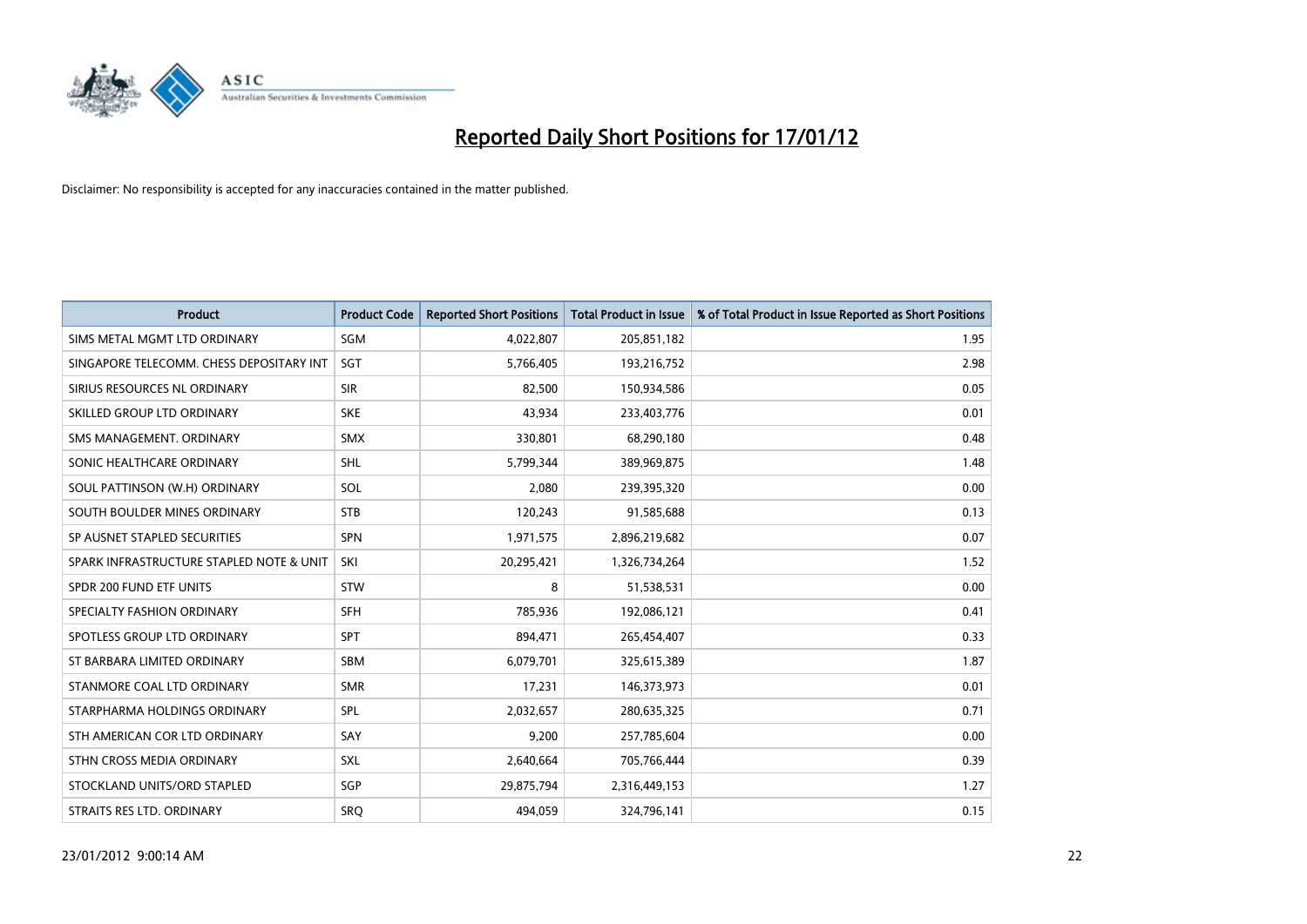

| <b>Product</b>                       | <b>Product Code</b> | <b>Reported Short Positions</b> | <b>Total Product in Issue</b> | % of Total Product in Issue Reported as Short Positions |
|--------------------------------------|---------------------|---------------------------------|-------------------------------|---------------------------------------------------------|
| STW COMMUNICATIONS ORDINARY          | SGN                 | 281,593                         | 362,809,851                   | 0.07                                                    |
| SUNCORP GROUP LTD ORDINARY           | <b>SUN</b>          | 10,540,331                      | 1,286,600,980                 | 0.82                                                    |
| SUNDANCE ENERGY ORDINARY             | <b>SEA</b>          | 101,537                         | 277,098,474                   | 0.04                                                    |
| SUNDANCE RESOURCES ORDINARY          | <b>SDL</b>          | 7,509,937                       | 2,923,992,169                 | 0.25                                                    |
| SUNLAND GROUP LTD ORDINARY           | <b>SDG</b>          | 26,203                          | 201,578,526                   | 0.01                                                    |
| SUPER RET REP LTD ORDINARY           | <b>SUL</b>          | 3,096,769                       | 194,754,593                   | 1.59                                                    |
| <b>SWICK MINING ORDINARY</b>         | <b>SWK</b>          | 1,548                           | 237,024,970                   | 0.00                                                    |
| SYD AIRPORT STAPLED US PROHIBIT.     | SYD                 | 6,027,097                       | 1,861,210,782                 | 0.32                                                    |
| SYMEX HOLDINGS ORDINARY              | <b>SYM</b>          | 6,633                           | 191,593,493                   | 0.00                                                    |
| TABCORP HOLDINGS LTD ORDINARY        | <b>TAH</b>          | 4,840,860                       | 712,805,880                   | 0.66                                                    |
| <b>TALENT2 INTERNATION ORDINARY</b>  | <b>TWO</b>          | 4,305                           | 147,403,701                   | 0.00                                                    |
| TANAMI GOLD NL ORDINARY              | <b>TAM</b>          | 150,121                         | 260,997,677                   | 0.06                                                    |
| TAP OIL LIMITED ORDINARY             | <b>TAP</b>          | 3,194,194                       | 240,995,311                   | 1.33                                                    |
| <b>TASSAL GROUP LIMITED ORDINARY</b> | <b>TGR</b>          | 78,053                          | 146,304,404                   | 0.05                                                    |
| <b>TATTS GROUP LTD ORDINARY</b>      | <b>TTS</b>          | 11,462,202                      | 1,340,758,701                 | 0.85                                                    |
| <b>TELECOM CORPORATION ORDINARY</b>  | <b>TEL</b>          | 10,332,562                      | 1,925,409,580                 | 0.52                                                    |
| TELSTRA CORPORATION. ORDINARY        | <b>TLS</b>          | 55,327,459                      | 12,443,074,357                | 0.42                                                    |
| TEN NETWORK HOLDINGS ORDINARY        | <b>TEN</b>          | 54,416,293                      | 1,045,236,720                 | 5.22                                                    |
| TERANGA GOLD CORP CDI 1:1            | <b>TGZ</b>          | 108,605                         | 156,699,787                   | 0.06                                                    |
| TFS CORPORATION LTD ORDINARY         | <b>TFC</b>          | 84,096                          | 279,621,829                   | 0.03                                                    |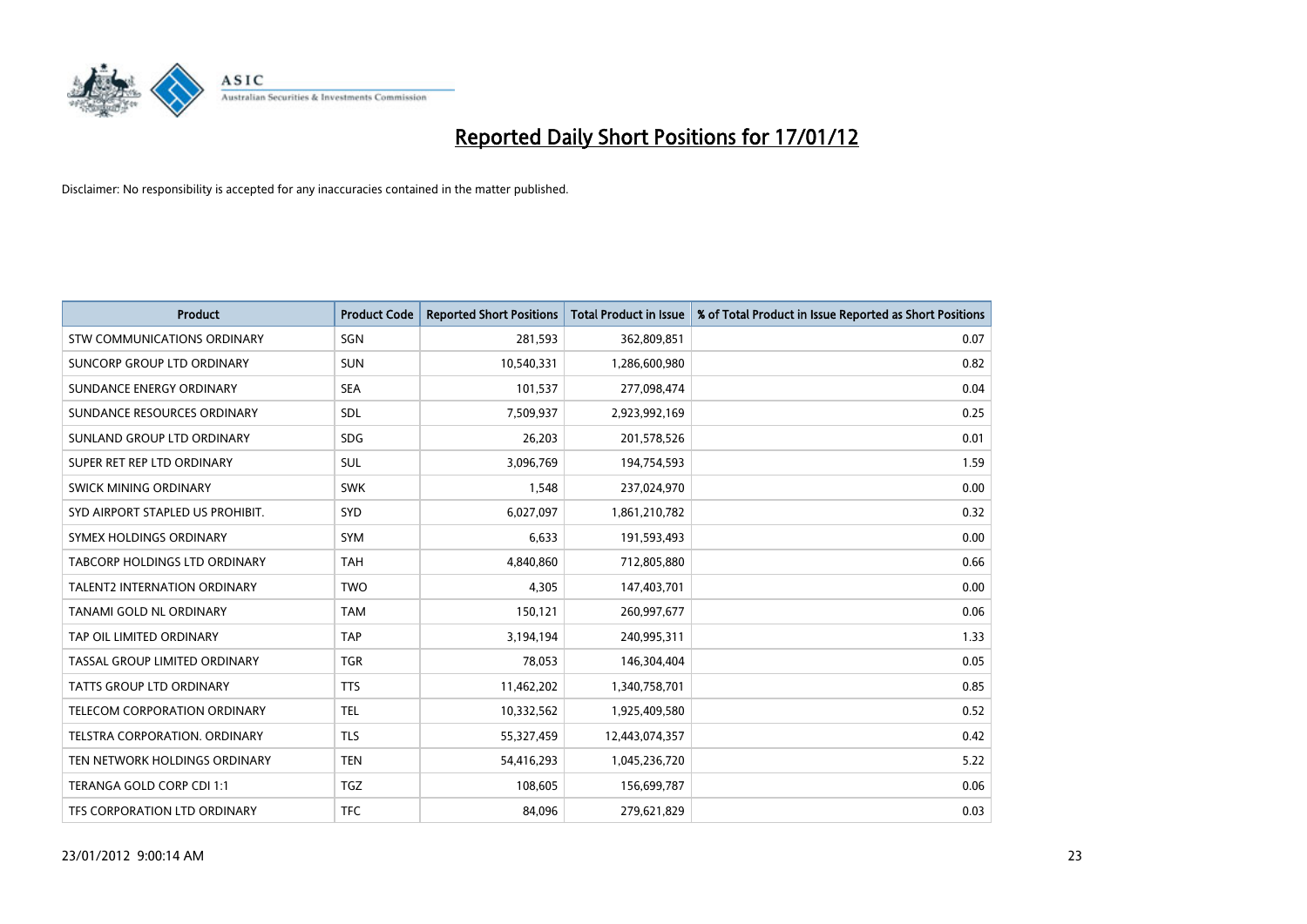

| <b>Product</b>                       | <b>Product Code</b> | <b>Reported Short Positions</b> | <b>Total Product in Issue</b> | % of Total Product in Issue Reported as Short Positions |
|--------------------------------------|---------------------|---------------------------------|-------------------------------|---------------------------------------------------------|
| THAKRAL HOLDINGS GRP ORDINARY/UNIT   | <b>THG</b>          | $\overline{2}$                  | 585,365,014                   | 0.00                                                    |
| THE REJECT SHOP ORDINARY             | <b>TRS</b>          | 1,561,020                       | 26,071,170                    | 5.97                                                    |
| THOR MINING PLC CHESS DEPOSITARY 1:1 | <b>THR</b>          | 2,307                           | 222,489,120                   | 0.00                                                    |
| THORN GROUP LIMITED ORDINARY         | <b>TGA</b>          | 56,363                          | 146,091,970                   | 0.03                                                    |
| <b>TIGER RESOURCES ORDINARY</b>      | <b>TGS</b>          | 1,745,381                       | 671,110,549                   | 0.24                                                    |
| <b>TISHMAN SPEYER UNITS</b>          | <b>TSO</b>          | 41.524                          | 338,440,904                   | 0.01                                                    |
| TNG LIMITED ORDINARY                 | <b>TNG</b>          | 4,321                           | 284,803,062                   | 0.00                                                    |
| TOLL HOLDINGS LTD ORDINARY           | <b>TOL</b>          | 23,250,608                      | 717,133,875                   | 3.23                                                    |
| TORO ENERGY LIMITED ORDINARY         | <b>TOE</b>          | 35,404                          | 975,436,676                   | 0.00                                                    |
| <b>TOWER LIMITED ORDINARY</b>        | <b>TWR</b>          | 689,519                         | 265,176,580                   | 0.26                                                    |
| TOX FREE SOLUTIONS ORDINARY          | <b>TOX</b>          | 14,801                          | 111,130,608                   | 0.01                                                    |
| TPG TELECOM LIMITED ORDINARY         | <b>TPM</b>          | 3,303,758                       | 793,808,141                   | 0.41                                                    |
| TRANSFIELD SERVICES ORDINARY         | <b>TSE</b>          | 3,385,761                       | 544,587,035                   | 0.61                                                    |
| TRANSPACIFIC INDUST. ORDINARY        | <b>TPI</b>          | 7,240,942                       | 1,578,209,025                 | 0.45                                                    |
| TRANSURBAN GROUP TRIPLE STAPLED SEC. | <b>TCL</b>          | 4,945,686                       | 1,451,447,154                 | 0.34                                                    |
| TREASURY WINE ESTATE ORDINARY        | <b>TWE</b>          | 14,903,181                      | 647,227,144                   | 2.29                                                    |
| TRINITY GROUP STAPLED SECURITIES     | <b>TCO</b>          | 3,419                           | 193,235,631                   | 0.00                                                    |
| TROY RESOURCES LTD ORDINARY          | <b>TRY</b>          | 77,787                          | 88,879,149                    | 0.09                                                    |
| UGL LIMITED ORDINARY                 | <b>UGL</b>          | 4,367,423                       | 166,315,038                   | 2.60                                                    |
| UNILIFE CORPORATION CDI 6:1          | <b>UNS</b>          | 211,168                         | 266,923,818                   | 0.07                                                    |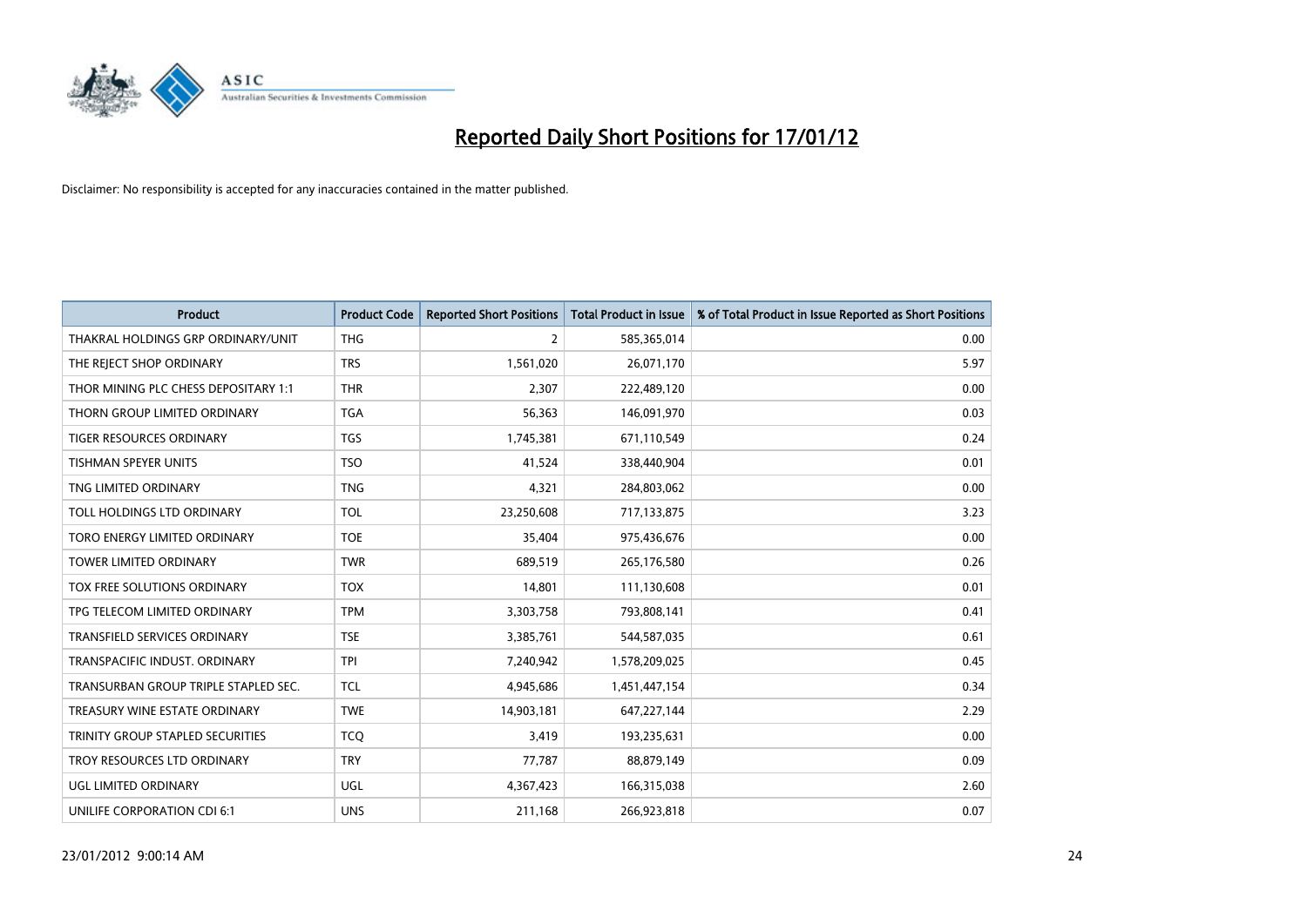

| <b>Product</b>                         | <b>Product Code</b> | <b>Reported Short Positions</b> | <b>Total Product in Issue</b> | % of Total Product in Issue Reported as Short Positions |
|----------------------------------------|---------------------|---------------------------------|-------------------------------|---------------------------------------------------------|
| <b>UXC LIMITED ORDINARY</b>            | <b>UXC</b>          | 8,392                           | 304,818,250                   | 0.00                                                    |
| <b>VDM GROUP LIMITED ORDINARY</b>      | <b>VMG</b>          | 11,116                          | 933,552,767                   | 0.00                                                    |
| <b>VENTNOR RES LTD ORDINARY</b>        | <b>VRX</b>          | 7.700                           | 45,334,652                    | 0.02                                                    |
| <b>VENTURE MINERALS ORDINARY</b>       | <b>VMS</b>          | 311,872                         | 221,093,592                   | 0.13                                                    |
| <b>VIEW RESOURCES LTD ORDINARY</b>     | <b>VRE</b>          | 1,760                           | 881,953,670                   | 0.00                                                    |
| <b>VIRGIN AUS HLDG LTD ORDINARY</b>    | <b>VAH</b>          | 20,516,993                      | 2,210,197,600                 | 0.92                                                    |
| <b>VITA GROUP LTD ORDINARY</b>         | <b>VTG</b>          | 75,190                          | 142,499,800                   | 0.05                                                    |
| VITERRA INC CDI 1:1                    | <b>VTA</b>          | 3,828                           | 68,629,939                    | 0.01                                                    |
| <b>WATPAC LIMITED ORDINARY</b>         | <b>WTP</b>          | 16,461                          | 185,160,973                   | 0.00                                                    |
| <b>WDS LIMITED ORDINARY</b>            | <b>WDS</b>          | 701                             | 144,740,614                   | 0.00                                                    |
| WEBIET LIMITED ORDINARY                | WEB                 | 59,727                          | 72,914,803                    | 0.08                                                    |
| <b>WESFARMERS LIMITED ORDINARY</b>     | <b>WES</b>          | 29,517,711                      | 1,006,460,744                 | 2.92                                                    |
| WESFARMERS LIMITED PARTIALLY PROTECTED | <b>WESN</b>         | 70,279                          | 150,611,418                   | 0.06                                                    |
| <b>WESTERN AREAS NL ORDINARY</b>       | <b>WSA</b>          | 8,832,272                       | 179,735,899                   | 4.92                                                    |
| WESTERN DESERT RES. ORDINARY           | <b>WDR</b>          | 948                             | 208,544,203                   | 0.00                                                    |
| WESTFIELD GROUP ORD/UNIT STAPLED SEC   | <b>WDC</b>          | 14,256,528                      | 2,308,988,539                 | 0.61                                                    |
| WESTFIELD RETAIL TST UNIT STAPLED      | <b>WRT</b>          | 43,810,200                      | 3,054,166,195                 | 1.43                                                    |
| WESTPAC BANKING CORP ORDINARY          | <b>WBC</b>          | 71,370,003                      | 3,054,092,423                 | 2.31                                                    |
| WHITE ENERGY COMPANY ORDINARY          | <b>WEC</b>          | 6,059,851                       | 316,104,241                   | 1.91                                                    |
| WHITEHAVEN COAL ORDINARY               | <b>WHC</b>          | 6,118,967                       | 494,815,082                   | 1.24                                                    |